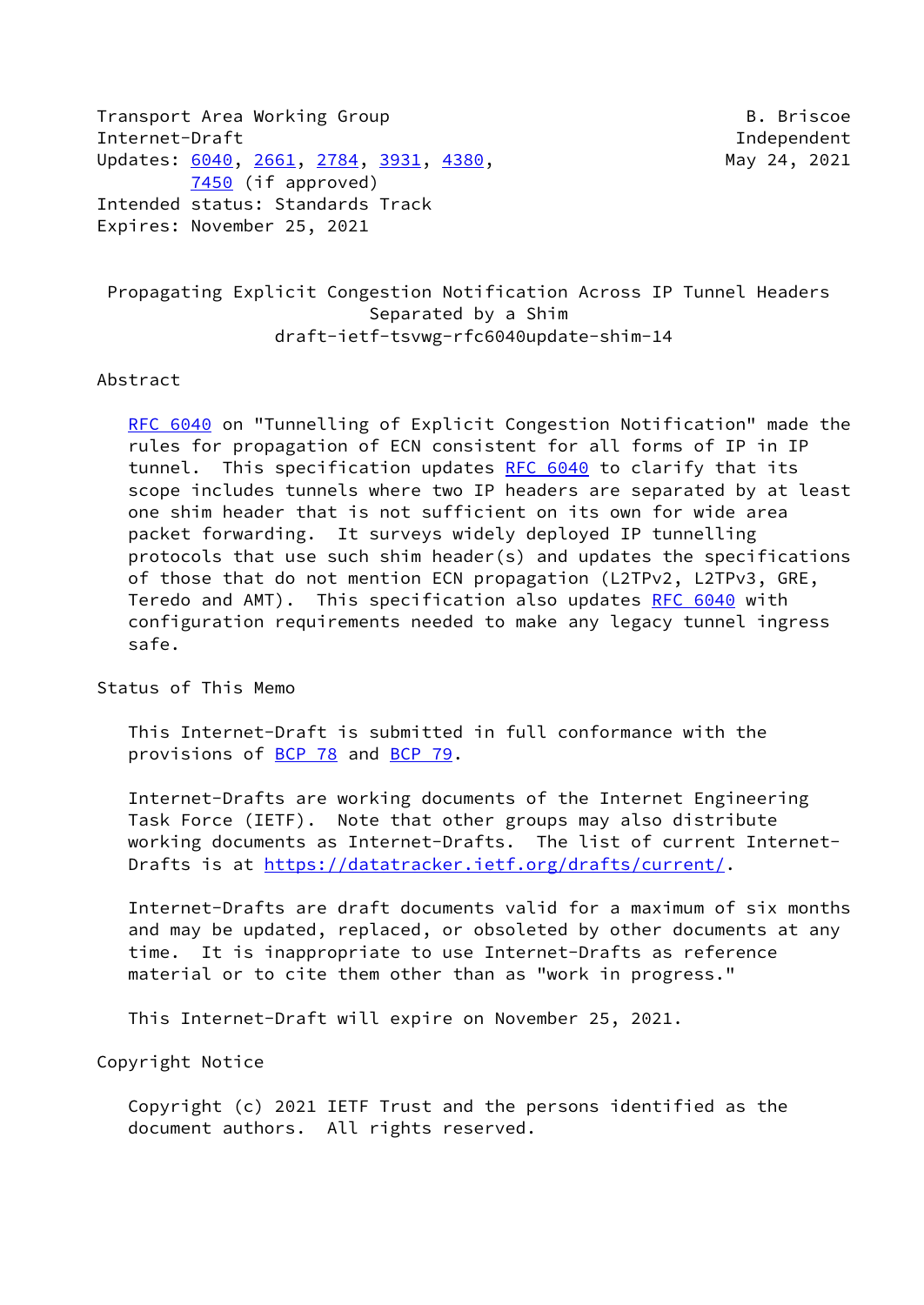### <span id="page-1-1"></span>Internet-Draft ECN over IP-shim-(L2)-IP Tunnels May 2021

This document is subject to [BCP 78](https://datatracker.ietf.org/doc/pdf/bcp78) and the IETF Trust's Legal Provisions Relating to IETF Documents [\(https://trustee.ietf.org/license-info](https://trustee.ietf.org/license-info)) in effect on the date of publication of this document. Please review these documents carefully, as they describe your rights and restrictions with respect to this document. Code Components extracted from this document must include Simplified BSD License text as described in Section 4.e of the Trust Legal Provisions and are provided without warranty as

described in the Simplified BSD License.

Table of Contents

|                                                                                          | $\overline{2}$ |
|------------------------------------------------------------------------------------------|----------------|
| 2.                                                                                       | $\overline{3}$ |
| 3.                                                                                       | $\overline{3}$ |
| Feasibility of ECN Propagation between Tunnel Headers<br>3.1.                            | $\overline{4}$ |
| Desirability of ECN Propagation between Tunnel Headers.<br>3.2.                          | 5              |
| Making a non-ECN Tunnel Ingress Safe by Configuration<br>4.                              | $\overline{5}$ |
| ECN Propagation and Fragmentation/Reassembly $\cdot \cdot \cdot \cdot \cdot \cdot$<br>5. | $\overline{1}$ |
| IP-in-IP Tunnels with Tightly Coupled Shim Headers $\frac{7}{1}$<br>6.                   |                |
| 6.1. Specific Updates to Protocols under IETF Change Control.                            | 10             |
| $6.1.1$ . L2TP (v2 and v3) ECN Extension                                                 | 10             |
|                                                                                          | 13             |
|                                                                                          | 14             |
|                                                                                          | 15             |
| 7.                                                                                       | 17             |
| 8.                                                                                       | 17             |
| 9.                                                                                       | 17             |
| 10.                                                                                      | 17             |
|                                                                                          | 18             |
| 11.1.                                                                                    | 18             |
| 11.2. Informative References                                                             | 19             |
| Author's Address                                                                         | 22             |

# <span id="page-1-0"></span>[1](#page-1-0). Introduction

[RFC 6040](https://datatracker.ietf.org/doc/pdf/rfc6040) on "Tunnelling of Explicit Congestion Notification" [\[RFC6040](https://datatracker.ietf.org/doc/pdf/rfc6040)] made the rules for propagation of Explicit Congestion Notification (ECN [[RFC3168](https://datatracker.ietf.org/doc/pdf/rfc3168)]) consistent for all forms of IP in IP tunnel.

 A common pattern for many tunnelling protocols is to encapsulate an inner IP header (v4 or v6) with shim header(s) then an outer IP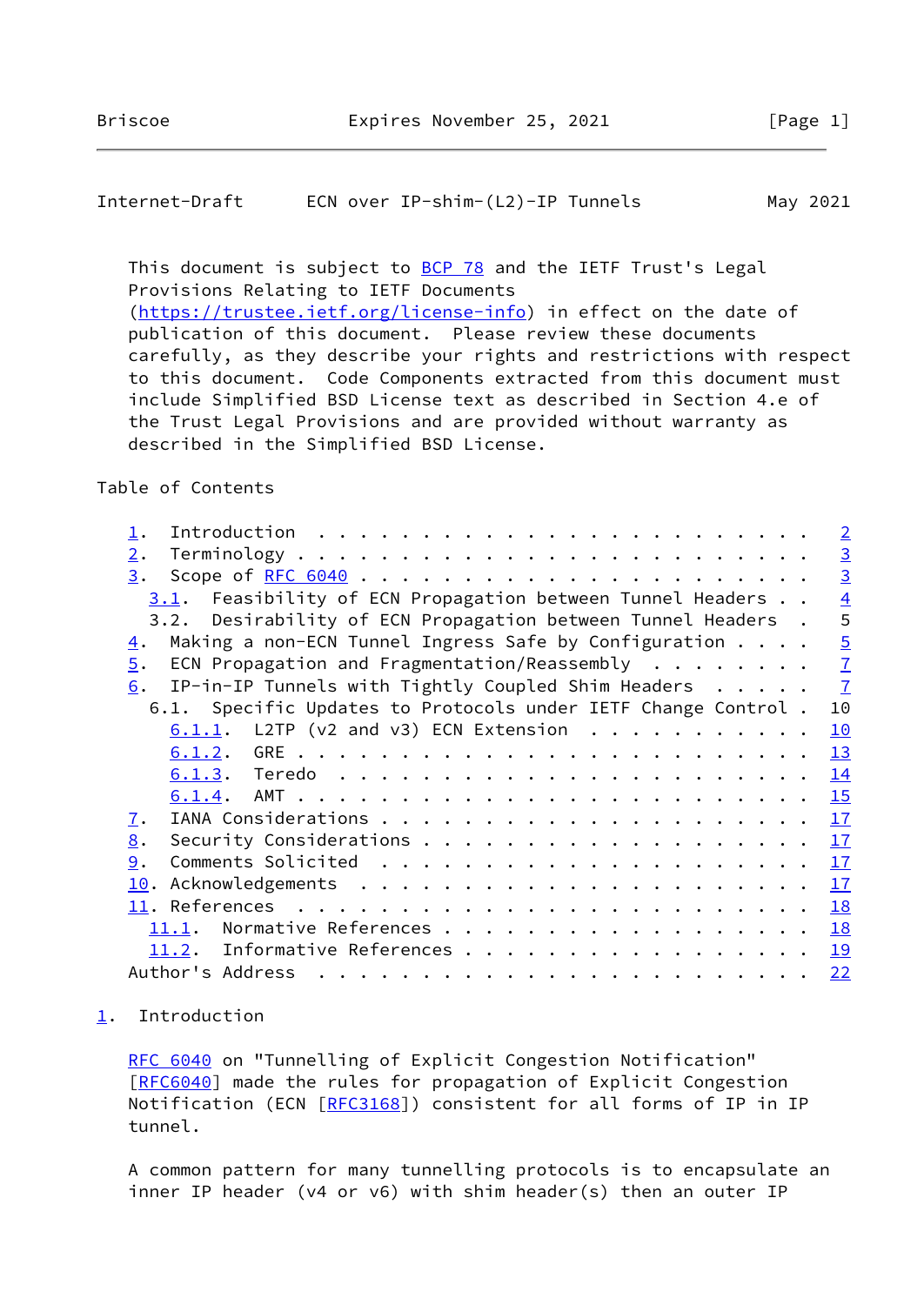header (v4 or v6). Some of these shim headers are designed as generic encapsulations, so they do not necessarily directly encapsulate an inner IP header. Instead they can encapsulate headers such as link-layer (L2) protocols that in turn often encapsulate IP.

| <b>Briscoe</b> | Expires November 25, 2021 |  | [Page 2] |
|----------------|---------------------------|--|----------|
|                |                           |  |          |

<span id="page-2-1"></span>

| Internet-Draft |  | ECN over IP-shim-(L2)-IP Tunnels |  | May 2021 |
|----------------|--|----------------------------------|--|----------|
|----------------|--|----------------------------------|--|----------|

 To clear up confusion, this specification clarifies that the scope of [RFC 6040](https://datatracker.ietf.org/doc/pdf/rfc6040) includes any IP-in-IP tunnel, including those with shim header(s) and other encapsulations between the IP headers. Where necessary, it updates the specifications of the relevant encapsulation protocols with the specific text necessary to comply with [RFC 6040](https://datatracker.ietf.org/doc/pdf/rfc6040).

This specification also updates [RFC 6040](https://datatracker.ietf.org/doc/pdf/rfc6040) to state how operators ought to configure a legacy tunnel ingress to avoid unsafe system configurations.

<span id="page-2-0"></span>[2](#page-2-0). Terminology

 The key words "MUST", "MUST NOT", "REQUIRED", "SHALL", "SHALL NOT", "SHOULD", "SHOULD NOT", "RECOMMENDED", "MAY", and "OPTIONAL" in this document are to be interpreted as described in [RFC 2119 \[RFC2119](https://datatracker.ietf.org/doc/pdf/rfc2119)] when, and only when, they appear in all capitals, as shown here.

 This specification uses the terminology defined in [RFC 6040](https://datatracker.ietf.org/doc/pdf/rfc6040) [\[RFC6040](https://datatracker.ietf.org/doc/pdf/rfc6040)].

<span id="page-2-2"></span>[3](#page-2-2). Scope of [RFC 6040](https://datatracker.ietf.org/doc/pdf/rfc6040)

In section [1.1 of RFC 6040](https://datatracker.ietf.org/doc/pdf/rfc6040#section-1.1), its scope is defined as:

 "...ECN field processing at encapsulation and decapsulation for any IP-in-IP tunnelling, whether IPsec or non-IPsec tunnels. It applies irrespective of whether IPv4 or IPv6 is used for either the inner or outer headers. ..."

 This was intended to include cases where shim header(s) sit between the IP headers. Many tunnelling implementers have interpreted the scope of [RFC 6040](https://datatracker.ietf.org/doc/pdf/rfc6040) as it was intended, but it is ambiguous. Therefore, this specification updates [RFC 6040](https://datatracker.ietf.org/doc/pdf/rfc6040) by adding the following scoping text after the sentences quoted above: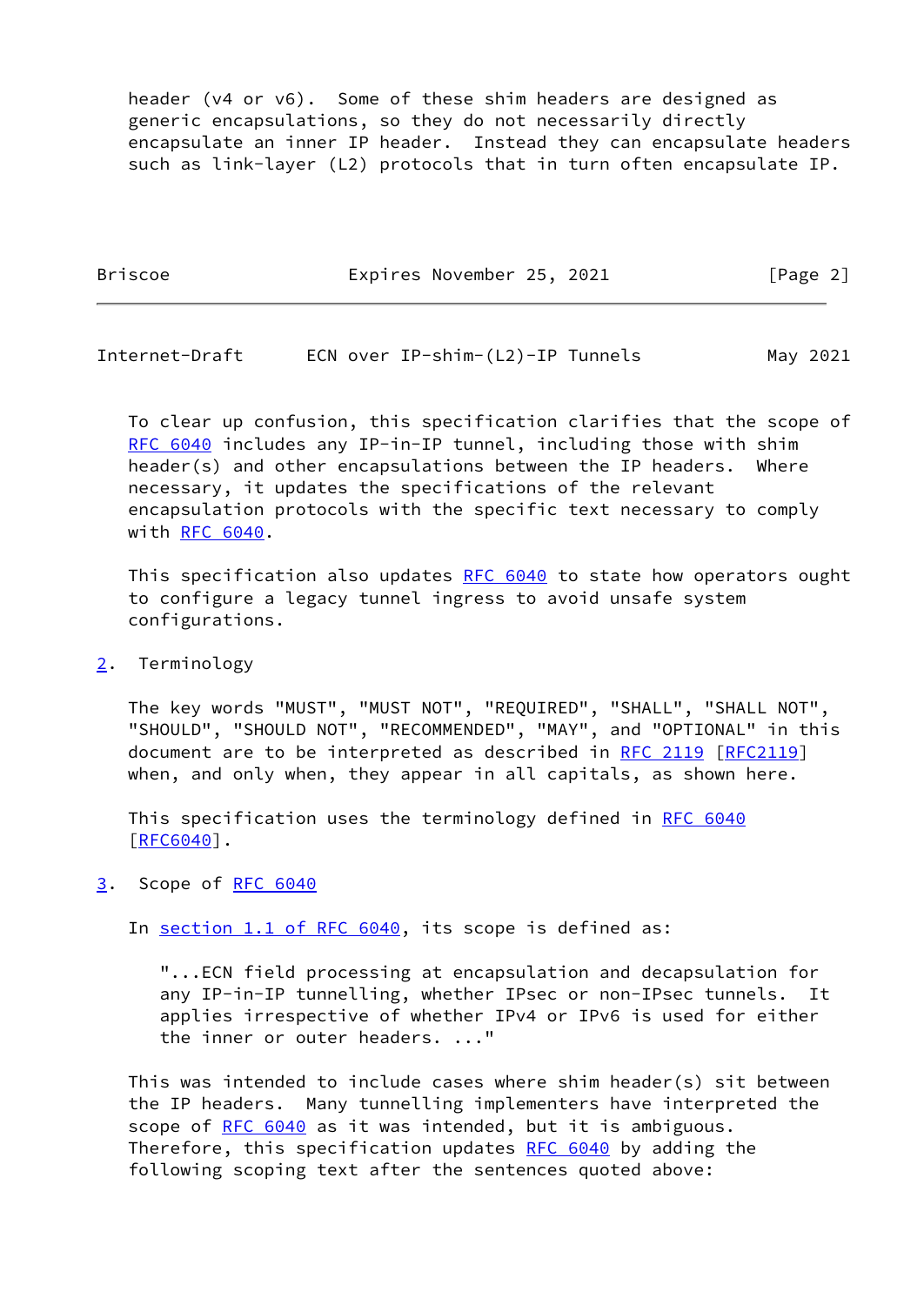It applies in cases where an outer IP header encapsulates an inner IP header either directly or indirectly by encapsulating other headers that in turn encapsulate (or might encapsulate) an inner IP header.

 There is another problem with the scope of [RFC 6040.](https://datatracker.ietf.org/doc/pdf/rfc6040) Like many IETF specifications, [RFC 6040](https://datatracker.ietf.org/doc/pdf/rfc6040) is written as a specification that implementations can choose to claim compliance with. This means it does not cover two important cases:

Briscoe **Expires November 25, 2021** [Page 3]

<span id="page-3-1"></span>Internet-Draft ECN over IP-shim-(L2)-IP Tunnels May 2021

- 1. those cases where it is infeasible for an implementation to access an inner IP header when adding or removing an outer IP header;
- 2. those implementations that choose not to propagate ECN between IP headers.

 However, the ECN field is a non-optional part of the IP header (v4 and v6). So any implementation that creates an outer IP header has to give the ECN field some value. There is only one safe value a tunnel ingress can use if it does not know whether the egress supports propagation of the ECN field; it has to clear the ECN field in any outer IP header to 0b00.

 However, an RFC has no jurisdiction over implementations that choose not to comply with it or cannot comply with it, including all those implementations that pre-dated the RFC. Therefore it would have been unreasonable to add such a requirement to [RFC 6040](https://datatracker.ietf.org/doc/pdf/rfc6040). Nonetheless, to ensure safe propagation of the ECN field over tunnels, it is reasonable to add requirements on operators, to ensure they configure their tunnels safely (where possible). Before stating these configuration requirements in [Section 4,](#page-5-0) the factors that determine whether propagating ECN is feasible or desirable will be briefly introduced.

<span id="page-3-0"></span>[3.1](#page-3-0). Feasibility of ECN Propagation between Tunnel Headers

 In many cases shim header(s) and an outer IP header are always added to (or removed from) an inner IP packet as part of the same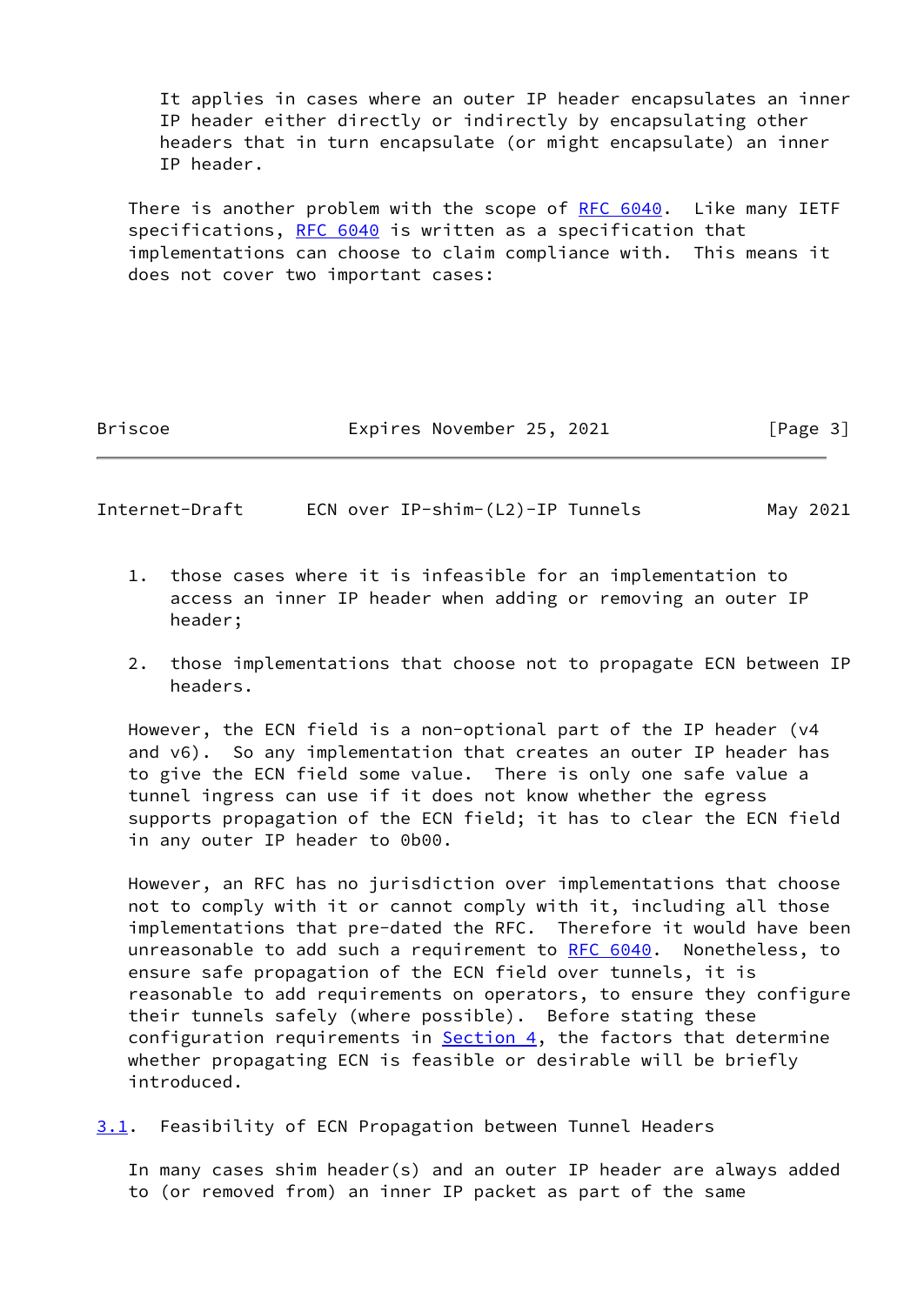procedure. We call this a tightly coupled shim header. Processing the shim and outer together is often necessary because the shim(s) are not sufficient for packet forwarding in their own right; not unless complemented by an outer header. In these cases it will often be feasible for an implementation to propagate the ECN field between the IP headers.

 In some cases a tunnel adds an outer IP header and a tightly coupled shim header to an inner header that is not an IP header, but that in turn encapsulates an IP header (or might encapsulate an IP header). For instance an inner Ethernet (or other link layer) header might encapsulate an inner IP header as its payload. We call this a tightly coupled shim over an encapsulating header.

 Digging to arbitrary depths to find an inner IP header within an encapsulation is strictly a layering violation so it cannot be a required behaviour. Nonetheless, some tunnel endpoints already look within a L2 header for an IP header, for instance to map the Diffserv codepoint between an encapsulated IP header and an outer IP header

| <b>Briscoe</b> | Expires November 25, 2021 | [Page 4] |
|----------------|---------------------------|----------|
|                |                           |          |

<span id="page-4-0"></span>

| Internet-Draft | ECN over IP-shim-(L2)-IP Tunnels | May 2021 |
|----------------|----------------------------------|----------|
|                |                                  |          |

[\[RFC2983](https://datatracker.ietf.org/doc/pdf/rfc2983)]. In such cases at least, it should be feasible to also (independently) propagate the ECN field between the same IP headers. Thus, access to the ECN field within an encapsulating header can be a useful and benign optimization. The guidelines in section 5 of [\[I-D.ietf-tsvwg-ecn-encap-guidelines](#page-19-3)] give the conditions for this layering violation to be benign.

<span id="page-4-1"></span>[3.2](#page-4-1). Desirability of ECN Propagation between Tunnel Headers

 Developers and network operators are encouraged to implement and deploy tunnel endpoints compliant with [RFC 6040](https://datatracker.ietf.org/doc/pdf/rfc6040) (as updated by the present specification) in order to provide the benefits of wider ECN deployment [[RFC8087\]](https://datatracker.ietf.org/doc/pdf/rfc8087). Nonetheless, propagation of ECN between IP headers, whether separated by shim headers or not, has to be optional to implement and to use, because:

- o Legacy implementations of tunnels without any ECN support already exist
- o A network might be designed so that there is usually no bottleneck within the tunnel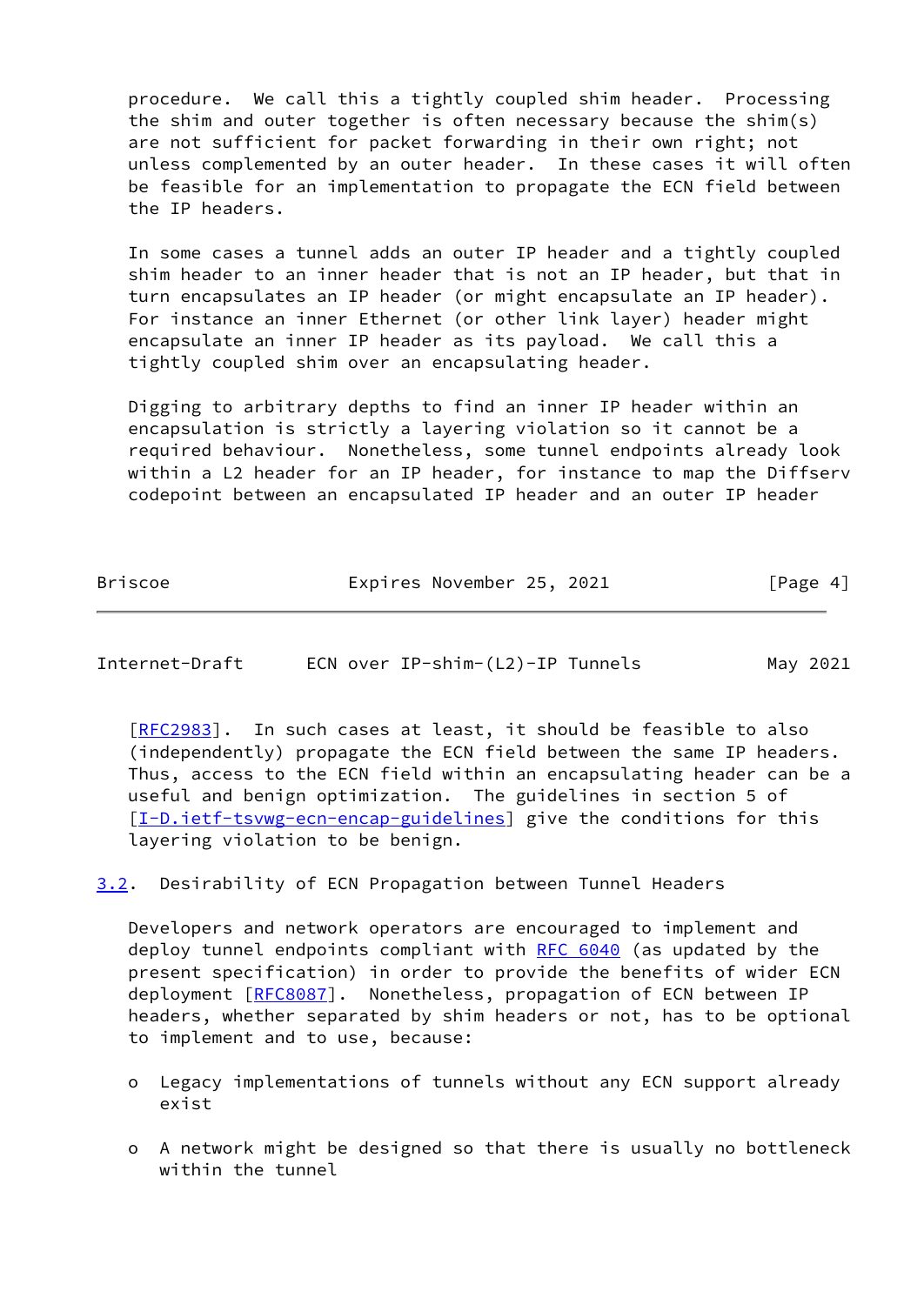- o If the tunnel endpoints would have to search within an L2 header to find an encapsulated IP header, it might not be worth the potential performance hit
- <span id="page-5-0"></span>[4](#page-5-0). Making a non-ECN Tunnel Ingress Safe by Configuration

"

 Even when no specific attempt has been made to implement propagation of the ECN field at a tunnel ingress, it ought to be possible for the operator to render a tunnel ingress safe by configuration. The main safety concern is to disable (clear to zero) the ECN capability in the outer IP header at the ingress if the egress of the tunnel does not implement ECN logic to propagate any ECN markings into the packet forwarded beyond the tunnel. Otherwise the non-ECN egress could discard any ECN marking introduced within the tunnel, which would break all the ECN-based control loops that regulate the traffic load over the tunnel.

 Therefore this specification updates [RFC 6040](https://datatracker.ietf.org/doc/pdf/rfc6040) by inserting the following text at the end of section 4.3:

 Whether or not an ingress implementation claims compliance with [RFC 6040,](https://datatracker.ietf.org/doc/pdf/rfc6040) [RFC 4301](https://datatracker.ietf.org/doc/pdf/rfc4301) or [RFC3168](https://datatracker.ietf.org/doc/pdf/rfc3168), when the outer tunnel header is IP (v4 or v6), if possible, the operator MUST configure the ingress to zero the outer ECN field in any of the following cases:

| Briscoe | Expires November 25, 2021 |  | [Page 5] |  |
|---------|---------------------------|--|----------|--|
|         |                           |  |          |  |

Internet-Draft ECN over IP-shim-(L2)-IP Tunnels May 2021

- $*$  if it is known that the tunnel egress does not support any of the RFCs that define propagation of the ECN field [\(RFC 6040](https://datatracker.ietf.org/doc/pdf/rfc6040), [RFC 4301](https://datatracker.ietf.org/doc/pdf/rfc4301) or the full functionality mode of [RFC 3168](https://datatracker.ietf.org/doc/pdf/rfc3168))
- \* or if the behaviour of the egress is not known or an egress with unknown behaviour might be dynamically paired with the ingress.
- \* or if an IP header might be encapsulated within a non-IP header that the tunnel ingress is encapsulating, but the ingress does not inspect within the encapsulation.

 For the avoidance of doubt, the above only concerns the outer IP header. The ingress MUST NOT alter the ECN field of the arriving IP header that will become the inner IP header.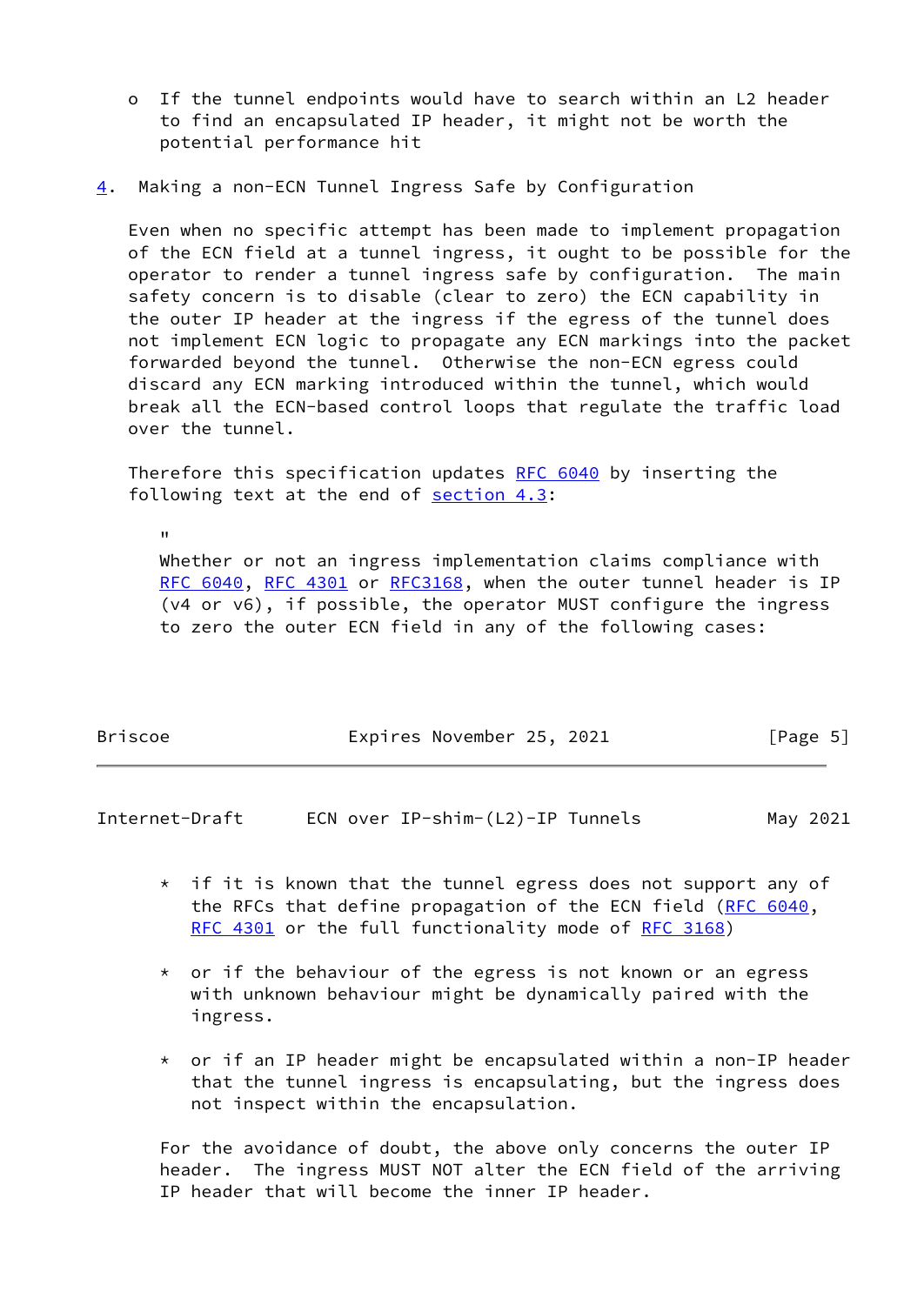In order that the network operator can comply with the above safety rules, even if an implementation of a tunnel ingress does not claim to support [RFC 6040](https://datatracker.ietf.org/doc/pdf/rfc6040), [RFC 4301](https://datatracker.ietf.org/doc/pdf/rfc4301) or the full functionality mode of [RFC 3168:](https://datatracker.ietf.org/doc/pdf/rfc3168)

- it MUST NOT treat the former ToS octet (IPv4) or the former Traffic Class octet (IPv6) as a single 8-bit field, as the resulting linkage of ECN and Diffserv field propagation between inner and outer is not consistent with the definition of the 6-bit Diffserv field in [[RFC2474](https://datatracker.ietf.org/doc/pdf/rfc2474)] and [\[RFC3260](https://datatracker.ietf.org/doc/pdf/rfc3260)];
- \* it SHOULD be able to be configured to zero the ECN field of the outer header.

"

 For instance, if a tunnel ingress with no ECN-specific logic had a configuration capability to refer to the last 2 bits of the old ToS Byte of the outer (e.g. with a 0x3 mask) and set them to zero, while also being able to allow the DSCP to be re-mapped independently, that would be sufficient to satisfy both the above implementation requirements.

 There might be concern that the above "MUST NOT" makes compliant implementations non-compliant at a stroke. However, by definition it solely applies to equipment that provides Diffserv configuration. Any such Diffserv equipment that is configuring treatment of the former ToS octet (IPv4) or the former Traffic Class octet (IPv6) as a single 8-bit field must have always been non-compliant with the definition of the 6-bit Diffserv field in [[RFC2474](https://datatracker.ietf.org/doc/pdf/rfc2474)] and [\[RFC3260](https://datatracker.ietf.org/doc/pdf/rfc3260)]. If a tunnel ingress does not have any ECN logic, copying the ECN field as a side-effect of copying the DSCP is a seriously unsafe bug

<span id="page-6-0"></span>

| Briscoe        | Expires November 25, 2021        | [Page 6] |
|----------------|----------------------------------|----------|
|                |                                  |          |
| Internet-Draft | ECN over IP-shim-(L2)-IP Tunnels | May 2021 |

 that risks breaking the feedback loops that regulate load on a tunnel.

 Zeroing the outer ECN field of all packets in all circumstances would be safe, but it would not be sufficient to claim compliance with [RFC](https://datatracker.ietf.org/doc/pdf/rfc6040) [6040](https://datatracker.ietf.org/doc/pdf/rfc6040) because it would not meet the aim of introducing ECN support to tunnels (see Section [4.3 of \[RFC6040\]](https://datatracker.ietf.org/doc/pdf/rfc6040#section-4.3)).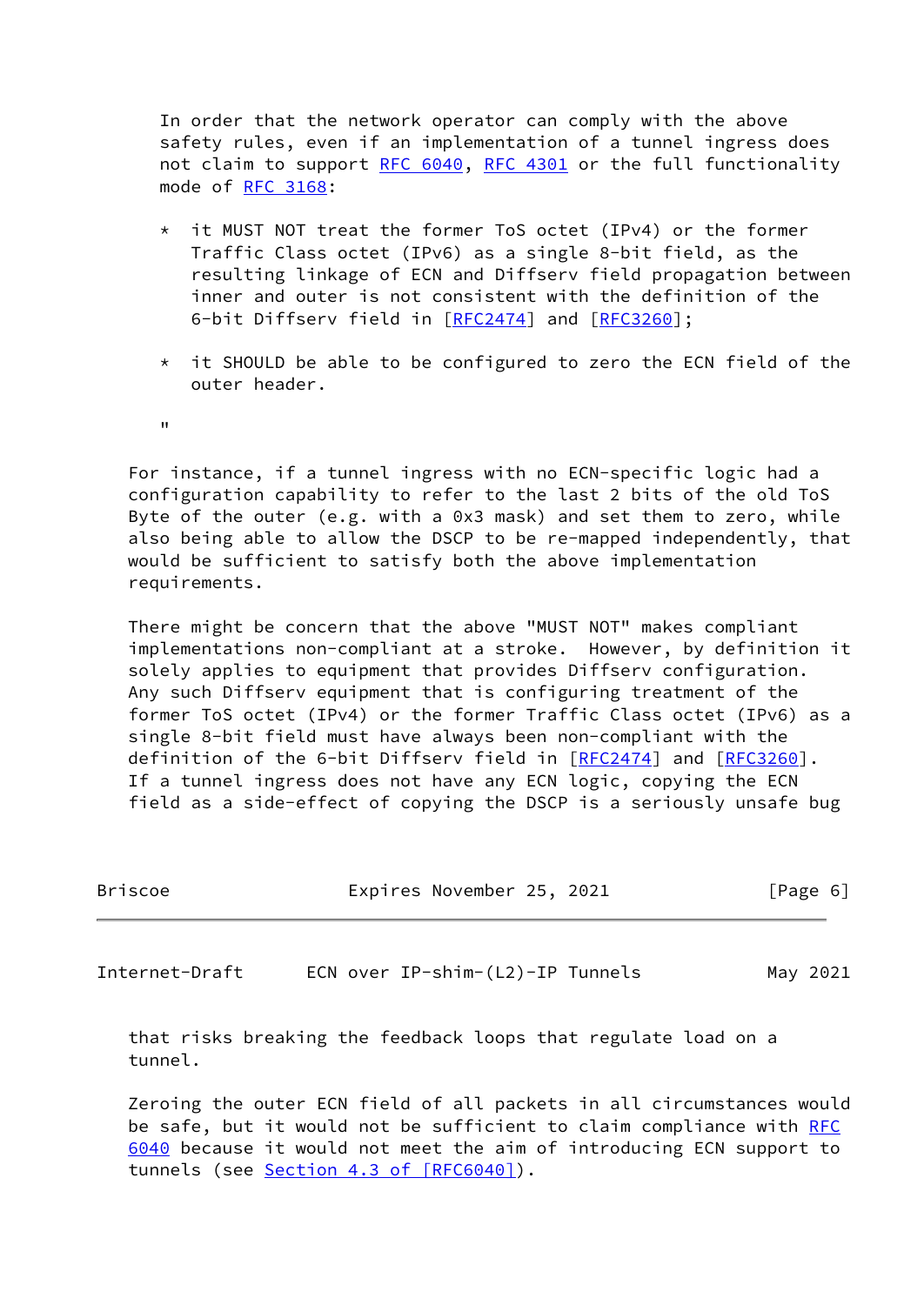## <span id="page-7-0"></span>[5](#page-7-0). ECN Propagation and Fragmentation/Reassembly

 The following requirements update [RFC6040](https://datatracker.ietf.org/doc/pdf/rfc6040), which omitted handling of the ECN field during fragmentation or reassembly. These changes might alter how many ECN-marked packets are propagated by a tunnel that fragments packets, but this would not raise any backward compatibility issues:

 If a tunnel ingress fragments a packet, it MUST set the outer ECN field of all the fragments to the same value as it would have set if it had not fragmented the packet.

Section [5.3 of \[RFC3168\]](https://datatracker.ietf.org/doc/pdf/rfc3168#section-5.3) specifies ECN requirements for reassembly of sets of outer fragments [\[I-D.ietf-intarea-tunnels](#page-21-0)] into packets. The following two additional requirements apply at a tunnel egress:

- o During reassembly of outer fragments [\[I-D.ietf-intarea-tunnels](#page-21-0)], if the ECN fields of the outer headers being reassembled into a single packet consist of a mixture of Not-ECT and other ECN codepoints, the packet MUST be discarded.
- o If there is mix of  $ECT(0)$  and  $ECT(1)$  fragments, then the reassembled packet MUST be set to either ECT(0) or ECT(1). In this case, reassembly SHOULD take into account that the RFC series has so far ensured that ECT(0) and ECT(1) can either be considered equivalent, or they can provide 2 levels of congestion severity, where the ranking of severity from highest to lowest is CE,  $ECT(1), ECT(0) [RFC6040].$  $ECT(1), ECT(0) [RFC6040].$  $ECT(1), ECT(0) [RFC6040].$
- <span id="page-7-1"></span>[6](#page-7-1). IP-in-IP Tunnels with Tightly Coupled Shim Headers

 There follows a list of specifications of encapsulations with tightly coupled shim header(s), in rough chronological order. The list is confined to standards track or widely deployed protocols. The list is not necessarily exhaustive so, for the avoidance of doubt, the scope of [RFC 6040](https://datatracker.ietf.org/doc/pdf/rfc6040) is defined in [Section 3](#page-2-2) and is not limited to this list.

o PPTP (Point-to-Point Tunneling Protocol) [\[RFC2637](https://datatracker.ietf.org/doc/pdf/rfc2637)];

| <b>Briscoe</b> | Expires November 25, 2021 | [Page 7] |
|----------------|---------------------------|----------|
|                |                           |          |

| ECN over IP-shim-(L2)-IP Tunnels<br>Internet-Draft | May 2021 |
|----------------------------------------------------|----------|
|----------------------------------------------------|----------|

o L2TP (Layer 2 Tunnelling Protocol), specifically L2TPv2 [[RFC2661\]](https://datatracker.ietf.org/doc/pdf/rfc2661)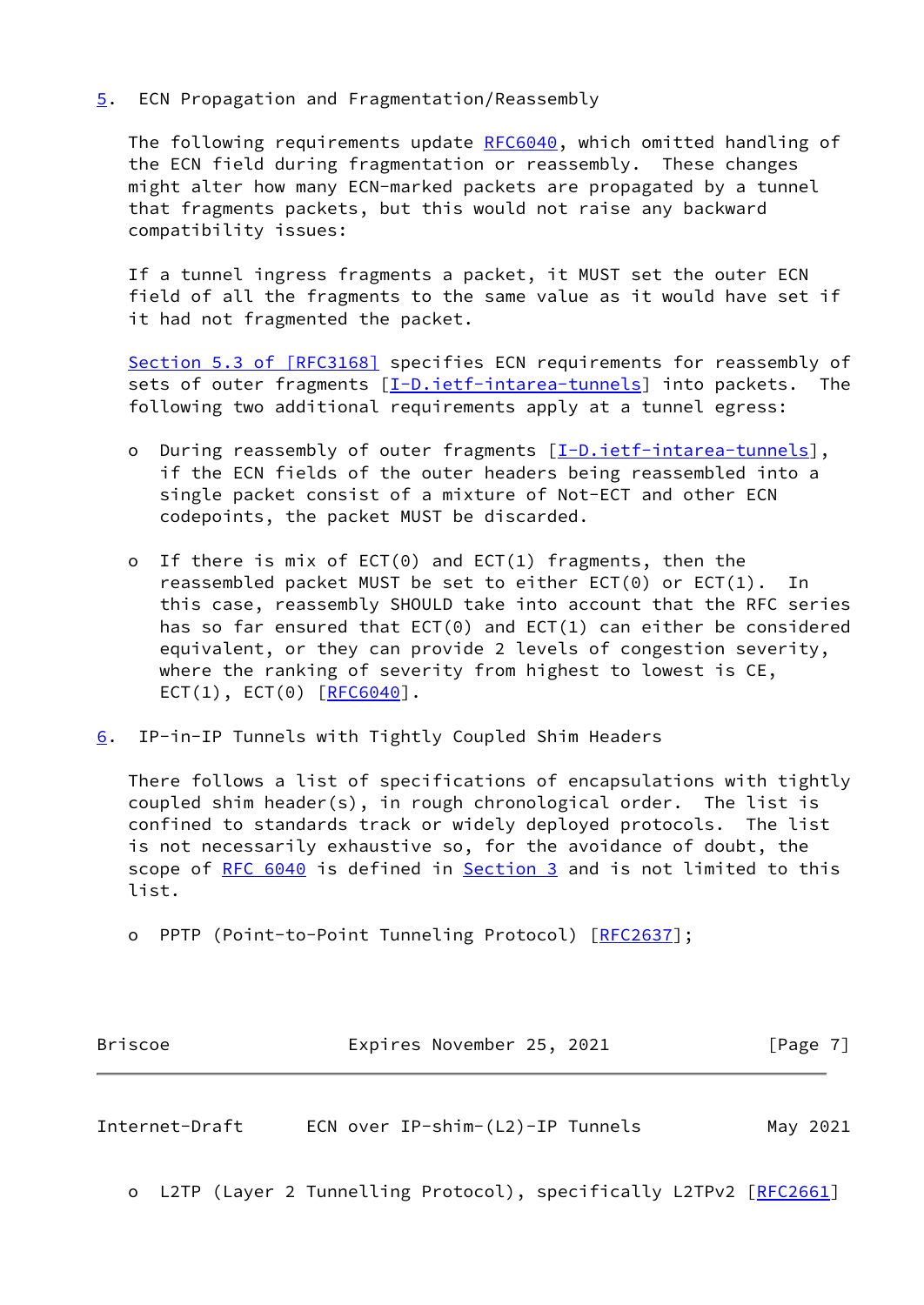and L2TPv3 [[RFC3931](https://datatracker.ietf.org/doc/pdf/rfc3931)], which not only includes all the L2-specific specializations of L2TP, but also derivatives such as the Keyed IPv6 Tunnel [\[RFC8159](https://datatracker.ietf.org/doc/pdf/rfc8159)];

- o GRE (Generic Routing Encapsulation) [\[RFC2784](https://datatracker.ietf.org/doc/pdf/rfc2784)] and NVGRE (Network Virtualization using GRE) [\[RFC7637](https://datatracker.ietf.org/doc/pdf/rfc7637)];
- o GTP (GPRS Tunnelling Protocol), specifically GTPv1 [[GTPv1\]](#page-20-2), GTP v1 User Plane [[GTPv1-U](#page-20-3)], GTP v2 Control Plane [[GTPv2-C](#page-20-4)];
- o Teredo [[RFC4380](https://datatracker.ietf.org/doc/pdf/rfc4380)];
- o CAPWAP (Control And Provisioning of Wireless Access Points) [[RFC5415\]](https://datatracker.ietf.org/doc/pdf/rfc5415);
- o LISP (Locator/Identifier Separation Protocol) [\[RFC6830](https://datatracker.ietf.org/doc/pdf/rfc6830)];
- o AMT (Automatic Multicast Tunneling) [\[RFC7450](https://datatracker.ietf.org/doc/pdf/rfc7450)];
- o VXLAN (Virtual eXtensible Local Area Network) [\[RFC7348](https://datatracker.ietf.org/doc/pdf/rfc7348)] and VXLAN- GPE [\[I-D.ietf-nvo3-vxlan-gpe](#page-21-1)];
- o The Network Service Header (NSH [[RFC8300\]](https://datatracker.ietf.org/doc/pdf/rfc8300)) for Service Function Chaining (SFC);
- o Geneve [[RFC8926](https://datatracker.ietf.org/doc/pdf/rfc8926)];
- o GUE (Generic UDP Encapsulation) [[I-D.ietf-intarea-gue\]](#page-21-2);
- o Direct tunnelling of an IP packet within a UDP/IP datagram (see Section [3.1.11 of \[RFC8085\]](https://datatracker.ietf.org/doc/pdf/rfc8085#section-3.1.11));
- o TCP Encapsulation of IKE and IPsec Packets (see Section [12.5 of](https://datatracker.ietf.org/doc/pdf/rfc8229#section-12.5)  $[RFC8229]$ .

 Some of the listed protocols enable encapsulation of a variety of network layer protocols as inner and/or outer. This specification applies in the cases where there is an inner and outer IP header as described in [Section 3](#page-2-2). Otherwise [\[I-D.ietf-tsvwg-ecn-encap-guidelines](#page-19-3)] gives guidance on how to design propagation of ECN into other protocols that might encapsulate IP.

 Where protocols in the above list need to be updated to specify ECN propagation and they are under IETF change control, update text is given in the following subsections. For those not under IETF control, it is RECOMMENDED that implementations of encapsulation and decapsulation comply with [RFC 6040](https://datatracker.ietf.org/doc/pdf/rfc6040). It is also RECOMMENDED that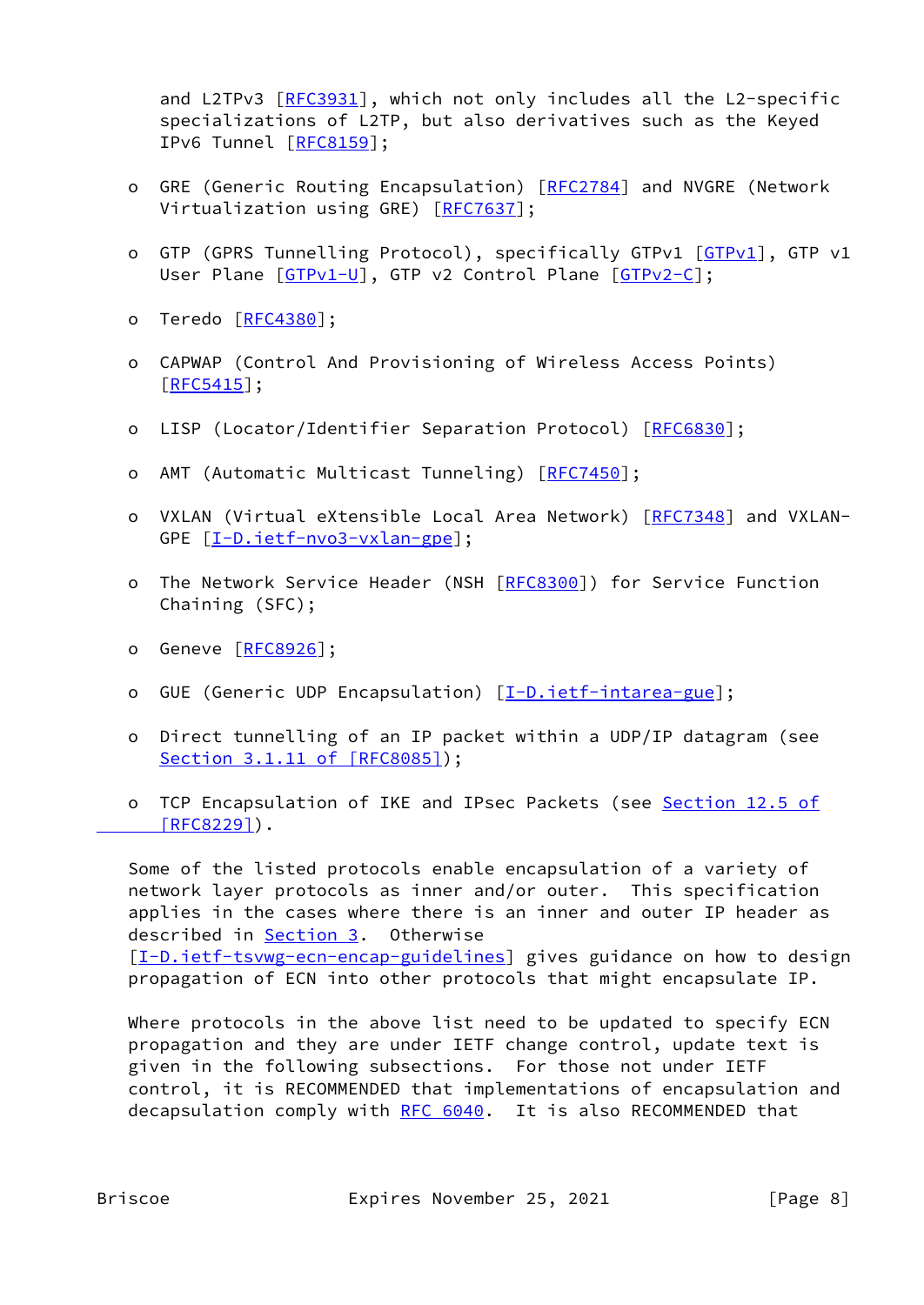their specifications are updated to add a requirement to comply with [RFC 6040](https://datatracker.ietf.org/doc/pdf/rfc6040) (as updated by the present document).

 PPTP is not under the change control of the IETF, but it has been documented in an informational RFC [[RFC2637\]](https://datatracker.ietf.org/doc/pdf/rfc2637). However, there is no need for the present specification to update PPTP because L2TP has been developed as a standardized replacement.

 NVGRE is not under the change control of the IETF, but it has been documented in an informational RFC [[RFC7637\]](https://datatracker.ietf.org/doc/pdf/rfc7637). NVGRE is a specific use-case of GRE (it re-purposes the key field from the initial specification of GRE [\[RFC1701](https://datatracker.ietf.org/doc/pdf/rfc1701)] as a Virtual Subnet ID). Therefore the text that updates GRE in **Section 6.1.2** below is also intended to update NVGRE.

 Although the definition of the various GTP shim headers is under the control of the 3GPP, it is hard to determine whether the 3GPP or the IETF controls standardization of the \_process\_ of adding both a GTP and an IP header to an inner IP header. Nonetheless, the present specification is provided so that the 3GPP can refer to it from any of its own specifications of GTP and IP header processing.

The specification of CAPWAP already specifies [RFC 3168](https://datatracker.ietf.org/doc/pdf/rfc3168) ECN propagation and ECN capability negotiation. Without modification the CAPWAP specification already interworks with the backward compatible updates to [RFC 3168](https://datatracker.ietf.org/doc/pdf/rfc3168) in [RFC 6040.](https://datatracker.ietf.org/doc/pdf/rfc6040)

LISP made the ECN propagation procedures in [RFC 3168](https://datatracker.ietf.org/doc/pdf/rfc3168) mandatory from the start. [RFC 3168](https://datatracker.ietf.org/doc/pdf/rfc3168) has since been updated by [RFC 6040,](https://datatracker.ietf.org/doc/pdf/rfc6040) but the changes are backwards compatible so there is still no need for LISP tunnel endpoints to negotiate their ECN capabilities.

 VXLAN is not under the change control of the IETF but it has been documented in an informational RFC. In contrast, VXLAN-GPE (Generic Protocol Extension) is being documented under IETF change control. It is RECOMMENDED that VXLAN and VXLAN-GPE implementations comply with [RFC 6040](https://datatracker.ietf.org/doc/pdf/rfc6040) when the VXLAN header is inserted between (or removed from between) IP headers. The authors of any future update to these specifications are encouraged to add a requirement to comply with [RFC](https://datatracker.ietf.org/doc/pdf/rfc6040) [6040](https://datatracker.ietf.org/doc/pdf/rfc6040) as updated by the present specification.

 The Network Service Header (NSH [\[RFC8300](https://datatracker.ietf.org/doc/pdf/rfc8300)]) has been defined as a shim-based encapsulation to identify the Service Function Path (SFP) in the Service Function Chaining (SFC) architecture [\[RFC7665](https://datatracker.ietf.org/doc/pdf/rfc7665)]. A proposal has been made for the processing of ECN when handling transport encapsulation [\[I-D.ietf-sfc-nsh-ecn-support](#page-21-3)].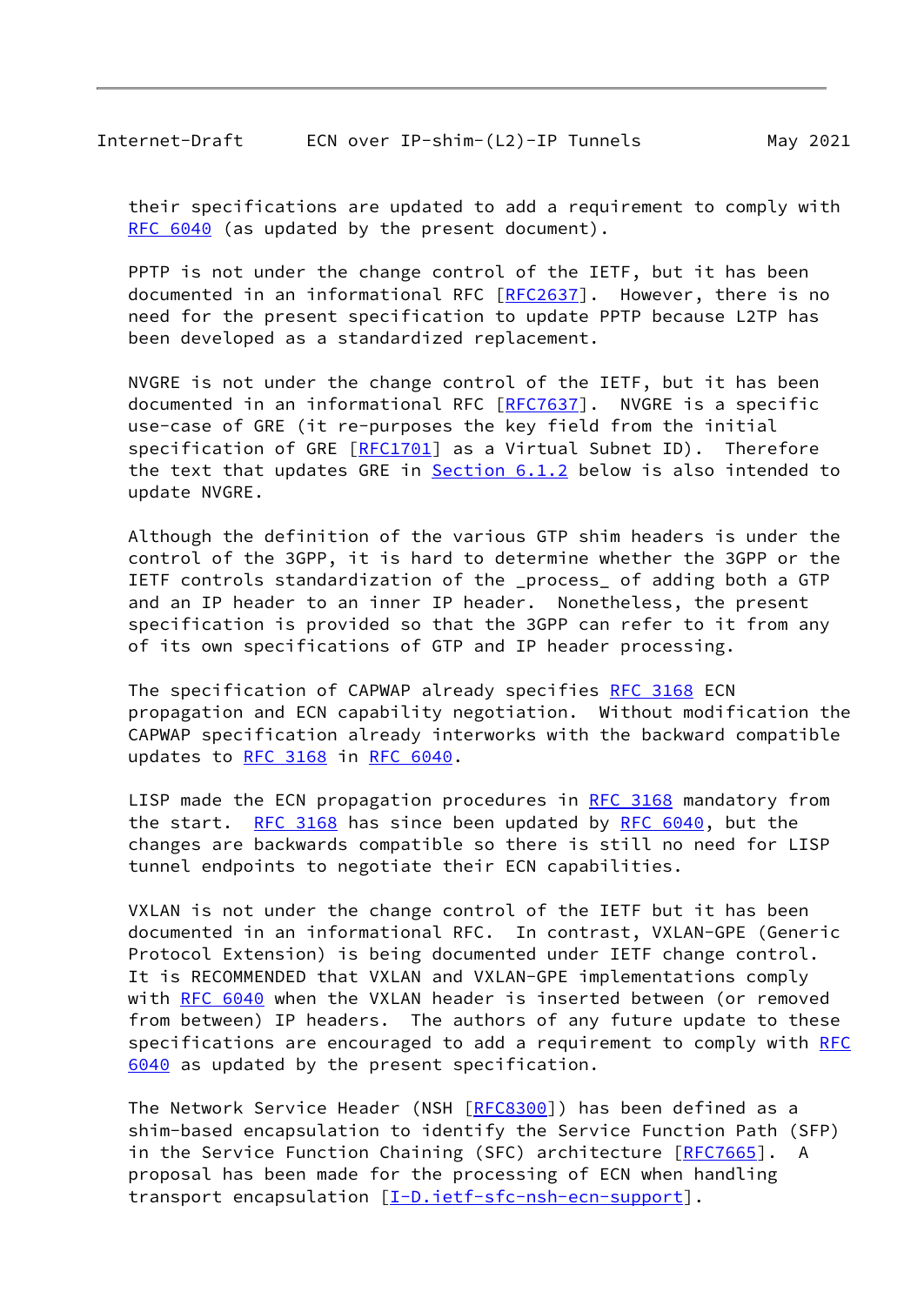### <span id="page-10-1"></span>Internet-Draft ECN over IP-shim-(L2)-IP Tunnels May 2021

 The specifications of Geneve and GUE already refer to [RFC 6040](https://datatracker.ietf.org/doc/pdf/rfc6040) for ECN encapsulation.

 Section [3.1.11 of RFC 8085](https://datatracker.ietf.org/doc/pdf/rfc8085#section-3.1.11) already explains that a tunnel that encapsulates an IP header within a UDP/IP datagram needs to follow [RFC 6040](https://datatracker.ietf.org/doc/pdf/rfc6040) when propagating the ECN field between inner and outer IP headers. The requirements in **Section 4** update [RFC 6040,](https://datatracker.ietf.org/doc/pdf/rfc6040) and hence implicitly update the UDP usage guidelines in [RFC 8085](https://datatracker.ietf.org/doc/pdf/rfc8085) to add the important but previously unstated requirement that, if the UDP tunnel egress does not, or might not, support ECN propagation, a UDP tunnel ingress has to clear the outer IP ECN field to 0b00, e.g. by configuration.

Section 12.5 of TCP Encapsulation of IKE and IPsec Packets [[RFC8229\]](https://datatracker.ietf.org/doc/pdf/rfc8229) already recommends the compatibility mode of [RFC 6040](https://datatracker.ietf.org/doc/pdf/rfc6040) in this case, because there is not a one-to-one mapping between inner and outer packets.

<span id="page-10-2"></span>[6.1](#page-10-2). Specific Updates to Protocols under IETF Change Control

<span id="page-10-0"></span>[6.1.1](#page-10-0). L2TP (v2 and v3) ECN Extension

The L2TP terminology used here is defined in [\[RFC2661](https://datatracker.ietf.org/doc/pdf/rfc2661)] and [[RFC3931\]](https://datatracker.ietf.org/doc/pdf/rfc3931).

L2TPv3 [\[RFC3931](https://datatracker.ietf.org/doc/pdf/rfc3931)] is used as a shim header between any packet-switched network (PSN) header (e.g. IPv4, IPv6, MPLS) and many types of layer 2 (L2) header. The L2TPv3 shim header encapsulates an L2-specific sub-layer then an L2 header that is likely to contain an inner IP header (v4 or v6). Then this whole stack of headers can be encapsulated optionally within an outer UDP header then an outer PSN header that is typically IP (v4 or v6).

 L2TPv2 is used as a shim header between any PSN header and a PPP header, which is in turn likely to encapsulate an IP header.

 Even though these shims are rather fat (particularly in the case of L2TPv3), they still fit the definition of a tightly coupled shim header over an encapsulating header [\(Section 3.1](#page-3-0)), because all the headers encapsulating the L2 header are added (or removed) together.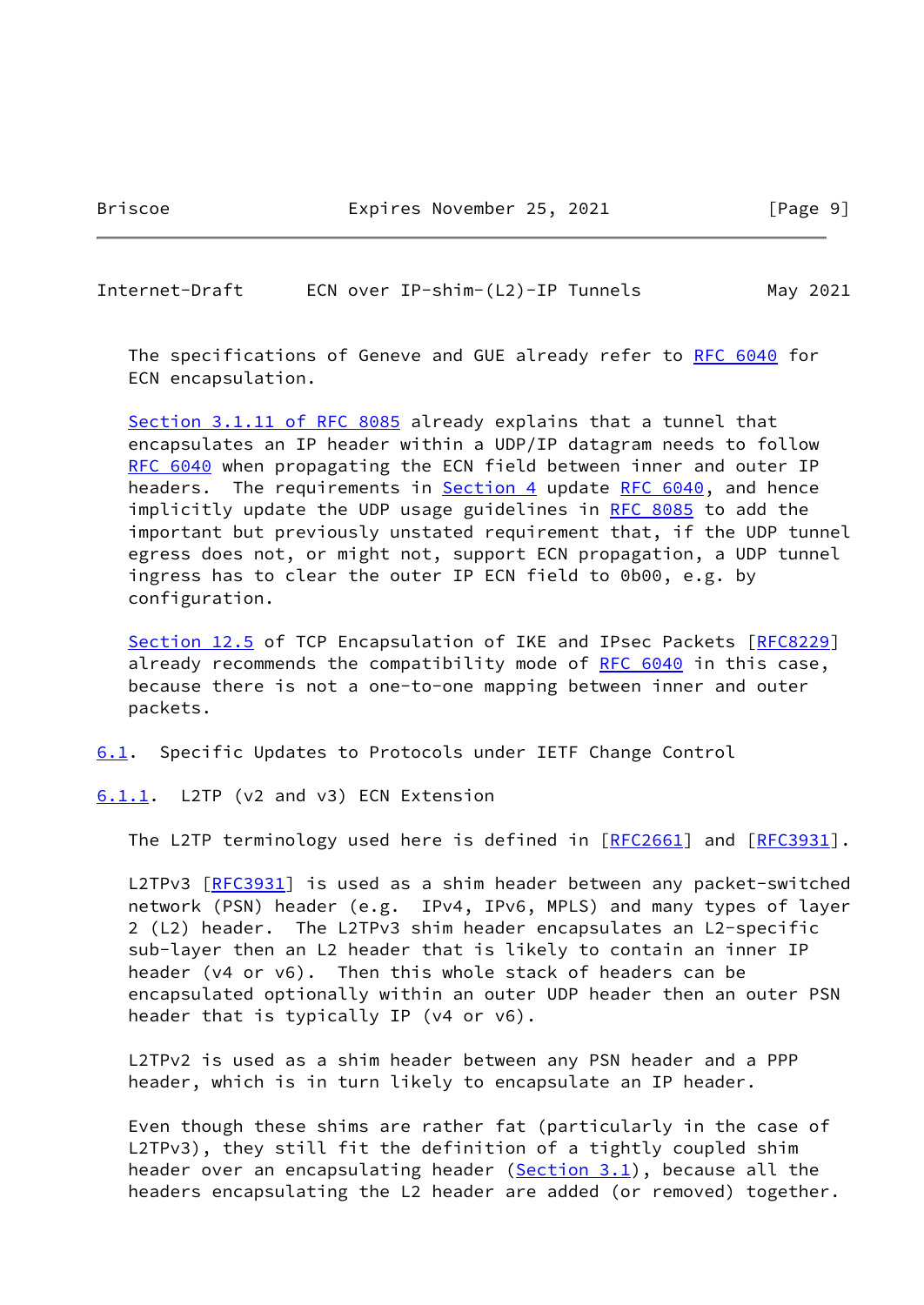L2TPv2 and L2TPv3 are therefore within the scope of [RFC 6040,](https://datatracker.ietf.org/doc/pdf/rfc6040) as updated by **Section 3** above.

 L2TP maintainers are RECOMMENDED to implement the ECN extension to L2TPv2 and L2TPv3 defined in **Section 6.1.1.2** below, in order to provide the benefits of ECN [\[RFC8087](https://datatracker.ietf.org/doc/pdf/rfc8087)], whenever a node within an L2TP tunnel becomes the bottleneck for an end-to-end traffic flow.

Briscoe **Expires November 25, 2021** [Page 10]

Internet-Draft ECN over IP-shim-(L2)-IP Tunnels May 2021

<span id="page-11-1"></span>[6.1.1.1](#page-11-1). Safe Configuration of a 'Non-ECN' Ingress LCCE

The following text is appended to both Section [5.3 of \[RFC2661\]](https://datatracker.ietf.org/doc/pdf/rfc2661#section-5.3) and Section [4.5 of \[RFC3931\]](https://datatracker.ietf.org/doc/pdf/rfc3931#section-4.5) as an update to the base L2TPv2 and L2TPv3 specifications:

 The operator of an LCCE that does not support the ECN Extension in [Section 6.1.1.2](#page-11-0) of RFCXXXX MUST follow the configuration requirements in **Section 4** of RFCXXXX to ensure it clears the outer IP ECN field to 0b00 when the outer PSN header is IP (v4 or v6). {RFCXXXX refers to the present document so it will need to be inserted by the RFC Editor}

 In particular, for an LCCE implementation that does not support the ECN Extension, this means that configuration of how it propagates the ECN field between inner and outer IP headers MUST be independent of any configuration of the Diffserv extension of L2TP [\[RFC3308](https://datatracker.ietf.org/doc/pdf/rfc3308)].

<span id="page-11-0"></span>[6.1.1.2](#page-11-0). ECN Extension for L2TP (v2 or v3)

 When the outer PSN header and the payload inside the L2 header are both IP (v4 or v6), to comply with  $RFC 6040$ , an LCCE will follow the rules for propagation of the ECN field at ingress and egress in Section [4 of RFC 6040](https://datatracker.ietf.org/doc/pdf/rfc6040#section-4) [[RFC6040](https://datatracker.ietf.org/doc/pdf/rfc6040)].

 Before encapsulating any data packets, [RFC 6040](https://datatracker.ietf.org/doc/pdf/rfc6040) requires an ingress LCCE to check that the egress LCCE supports ECN propagation as defined in [RFC 6040](https://datatracker.ietf.org/doc/pdf/rfc6040) or one of its compatible predecessors ( $[REC4301]$ or the full functionality mode of  $[REC3168]$ ). If the egress supports ECN propagation, the ingress LCCE can use the normal mode of encapsulation (copying the ECN field from inner to outer). Otherwise, the ingress LCCE has to use compatibility mode [[RFC6040](https://datatracker.ietf.org/doc/pdf/rfc6040)]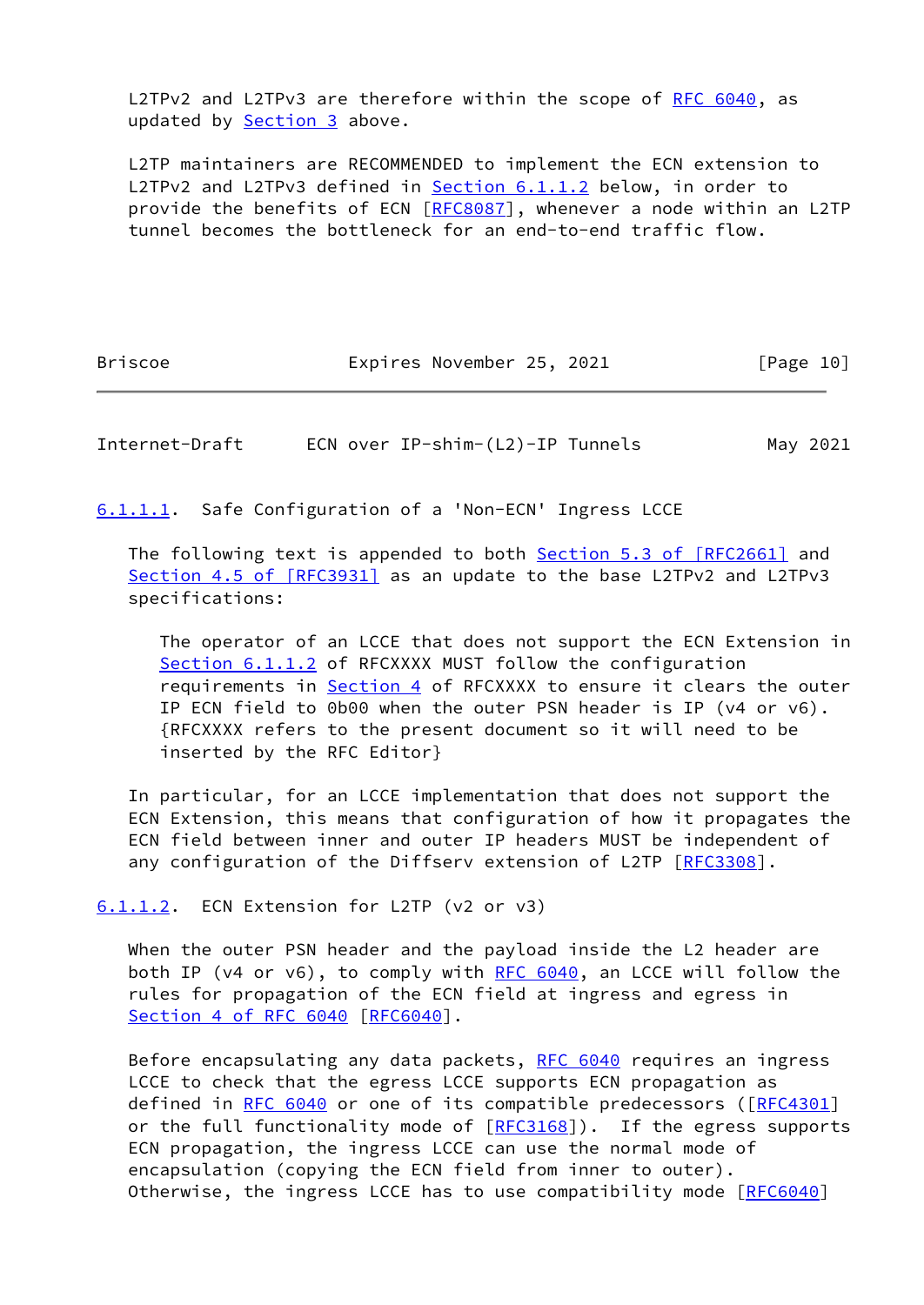(clearing the outer IP ECN field to 0b00).

 An LCCE can determine the remote LCCE's support for ECN either statically (by configuration) or by dynamic discovery during setup of each control connection between the LCCEs, using the Capability AVP defined in [Section 6.1.1.2.1](#page-12-0) below.

 Where the outer PSN header is some protocol other than IP that supports ECN, the appropriate ECN propagation specification will need to be followed, e.g. "Explicit Congestion Marking in MPLS" [\[RFC5129](https://datatracker.ietf.org/doc/pdf/rfc5129)]. Where no specification exists for ECN propagation by a particular PSN, [\[I-D.ietf-tsvwg-ecn-encap-guidelines](#page-19-3)] gives general guidance on how to design ECN propagation into a protocol that encapsulates IP.

|  | <b>Briscoe</b> | Expires November 25, 2021 | [Page 11] |
|--|----------------|---------------------------|-----------|
|--|----------------|---------------------------|-----------|

Internet-Draft ECN over IP-shim-(L2)-IP Tunnels May 2021

<span id="page-12-0"></span>[6.1.1.2.1](#page-12-0). LCCE Capability AVP for ECN Capability Negotiation

 The LCCE Capability Attribute-Value Pair (AVP) defined here has Attribute Type ZZ. The Attribute Value field for this AVP is a bit mask with the following 16-bit format:

 0 1 0 1 2 3 4 5 6 7 8 9 0 1 2 3 4 5 +-+-+-+-+-+-+-+-+-+-+-+-+-+-+-+-+ |X X X X X X X X X X X X X X X E| +-+-+-+-+-+-+-+-+-+-+-+-+-+-+-+-+

Figure 1: Value Field for the LCCE Capability Attribute

 This AVP MAY be present in the following message types: SCCRQ and SCCRP (Start-Control-Connection-Request and Start-Control-Connection- Reply). This AVP MAY be hidden (the H-bit set to  $0$  or 1) and is optional (M-bit not set). The length (before hiding) of this AVP MUST be 8 octets. The Vendor ID is the IETF Vendor ID of 0.

 Bit 15 of the Value field of the LCCE Capability AVP is defined as the ECN Capability flag (E). When the ECN Capability flag is set to 1, it indicates that the sender supports ECN propagation. When the ECN Capability flag is cleared to zero, or when no LCCE Capabiliy AVP is present, it indicates that the sender does not support ECN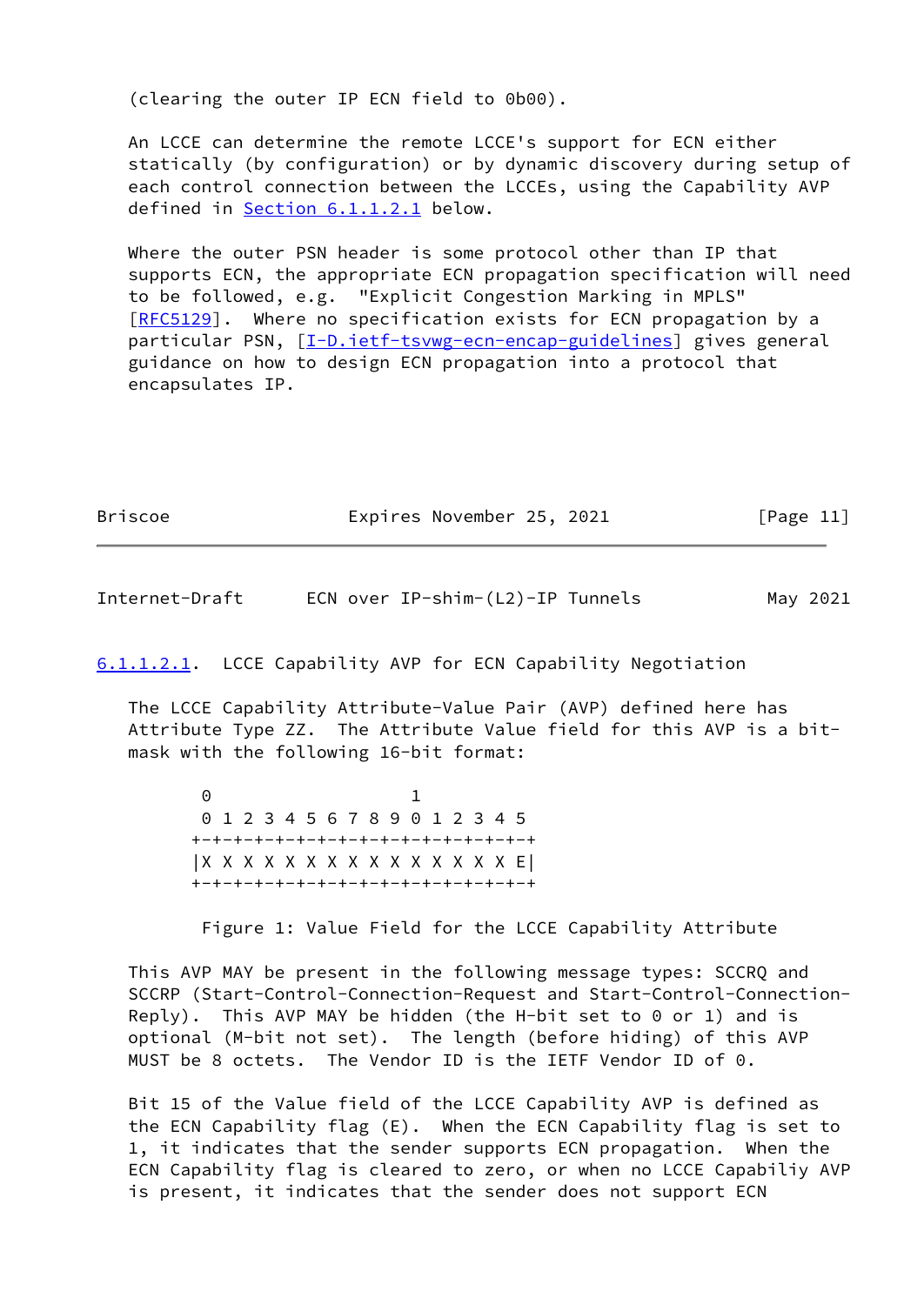propagation. All the other bits are reserved. They MUST be cleared to zero when sent and ignored when received or forwarded.

 An LCCE initiating a control connection will send a Start-Control- Connection-Request (SCCRQ) containing an LCCE Capability AVP with the ECN Capability flag set to 1. If the tunnel terminator supports ECN, it will return a Start-Control-Connection-Reply (SCCRP) that also includes an LCCE Capability AVP with the ECN Capability flag set to 1. Then, for any sessions created by that control connection, both ends of the tunnel can use the normal mode of [RFC 6040](https://datatracker.ietf.org/doc/pdf/rfc6040), i.e. it can copy the IP ECN field from inner to outer when encapsulating data packets.

 If, on the other hand, the tunnel terminator does not support ECN it will ignore the ECN flag in the LCCE Capability AVP and send an SCCRP to the tunnel initiator without a Capability AVP (or with a Capability AVP but with the ECN Capability flag cleared to zero). The tunnel initiator interprets the absence of the ECN Capability flag in the SCCRP as an indication that the tunnel terminator is incapable of supporting ECN. When encapsulating data packets for any sessions created by that control connection, the tunnel initiator will then use the compatibility mode of [RFC 6040](https://datatracker.ietf.org/doc/pdf/rfc6040) to clear the ECN field of the outer IP header to 0b00.

| Expires November 25, 2021<br>Briscoe<br>[Page 12] |  |  |
|---------------------------------------------------|--|--|
|---------------------------------------------------|--|--|

<span id="page-13-1"></span>Internet-Draft ECN over IP-shim-(L2)-IP Tunnels May 2021

 If the tunnel terminator does not support this ECN extension, the network operator is still expected to configure it to comply with the safety provisions set out in  $Section 6.1.1.1$  above, when it acts as an ingress LCCE.

## <span id="page-13-0"></span>[6.1.2](#page-13-0). GRE

The GRE terminology used here is defined in [\[RFC2784](https://datatracker.ietf.org/doc/pdf/rfc2784)]. GRE is often used as a tightly coupled shim header between IP headers. Sometimes the GRE shim header encapsulates an L2 header, which might in turn encapsulate an IP header. Therefore GRE is within the scope of [RFC](https://datatracker.ietf.org/doc/pdf/rfc6040) [6040](https://datatracker.ietf.org/doc/pdf/rfc6040) as updated by **Section 3** above.

 GRE tunnel endpoint maintainers are RECOMMENDED to support [[RFC6040\]](https://datatracker.ietf.org/doc/pdf/rfc6040) as updated by the present specification, in order to provide the benefits of ECN [\[RFC8087](https://datatracker.ietf.org/doc/pdf/rfc8087)] whenever a node within a GRE tunnel becomes the bottleneck for an end-to-end IP traffic flow tunnelled over GRE using IP as the delivery protocol (outer header).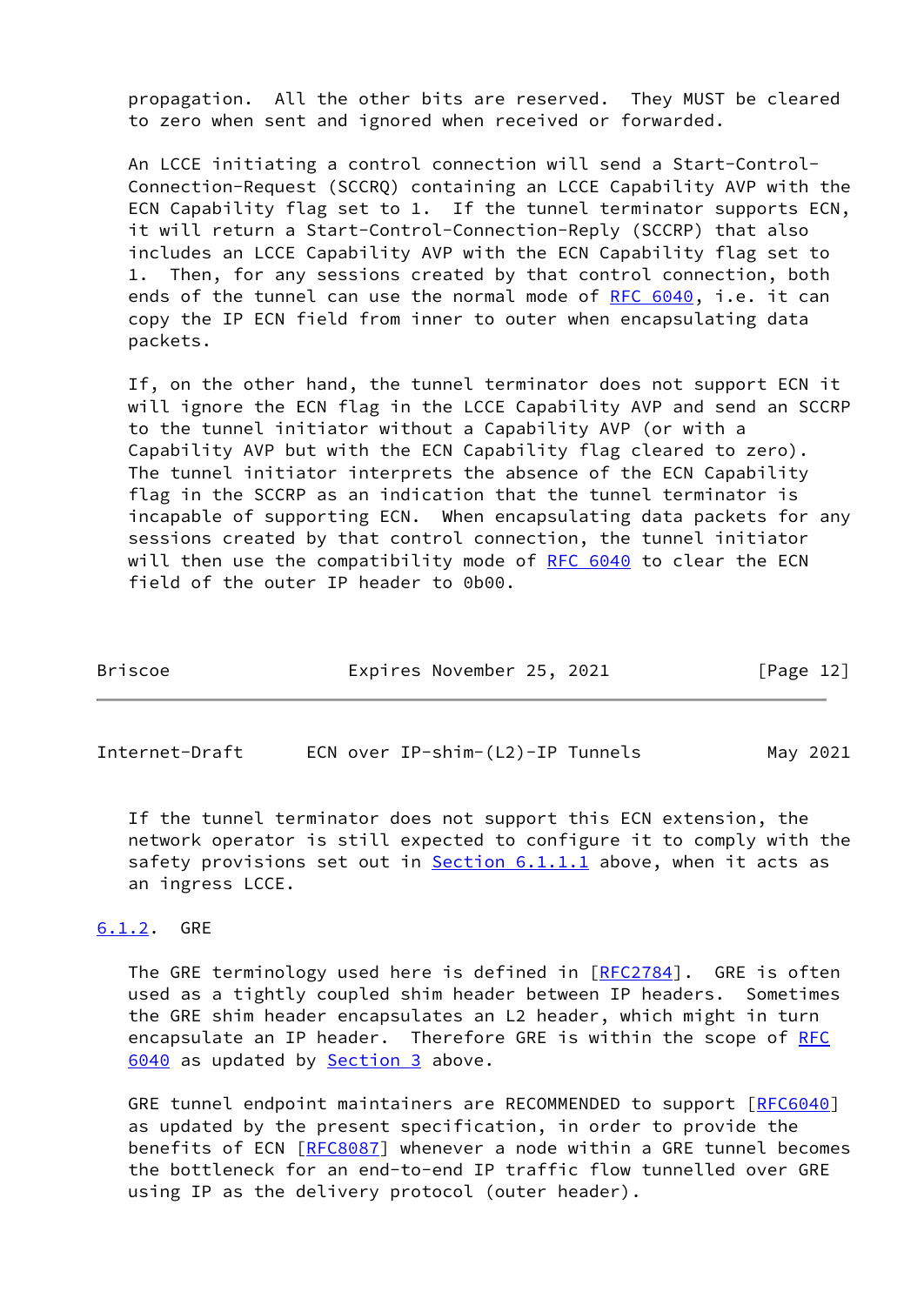GRE itself does not support dynamic set-up and configuration of tunnels. However, control plane protocols such as Mobile IPv4 (MIP4) [\[RFC5944](https://datatracker.ietf.org/doc/pdf/rfc5944)], Mobile IPv6 (MIP6) [[RFC6275](https://datatracker.ietf.org/doc/pdf/rfc6275)], Proxy Mobile IP (PMIP) [\[RFC5845](https://datatracker.ietf.org/doc/pdf/rfc5845)] and IKEv2 [\[RFC7296](https://datatracker.ietf.org/doc/pdf/rfc7296)] are sometimes used to set up GRE tunnels dynamically.

When these control protocols set up IP-in-IP or IPSec tunnels, it is likely that they propagate the ECN field as defined in [RFC 6040](https://datatracker.ietf.org/doc/pdf/rfc6040) or one of its compatible predecessors ([RFC 4301](https://datatracker.ietf.org/doc/pdf/rfc4301) or the full functionality mode of  $RFC 3168$ ). However, if they use a GRE encapsulation, this presumption is less sound.

 Therefore, If the outer delivery protocol is IP (v4 or v6) the operator is obliged to follow the safe configuration requirements in [Section 4](#page-5-0) above. [Section 6.1.2.1](#page-14-2) below updates the base GRE specification with this requirement, to emphasize its importance.

 Where the delivery protocol is some protocol other than IP that supports ECN, the appropriate ECN propagation specification will need to be followed, e.g Explicit Congestion Marking in MPLS [\[RFC5129](https://datatracker.ietf.org/doc/pdf/rfc5129)]. Where no specification exists for ECN propagation by a particular PSN, [\[I-D.ietf-tsvwg-ecn-encap-guidelines](#page-19-3)] gives more general guidance on how to propagate ECN to and from protocols that encapsulate IP.

Briscoe **Expires November 25, 2021** [Page 13]

<span id="page-14-1"></span>Internet-Draft ECN over IP-shim-(L2)-IP Tunnels May 2021

<span id="page-14-2"></span>[6.1.2.1](#page-14-2). Safe Configuration of a 'Non-ECN' GRE Ingress

The following text is appended to **Section [3 of \[RFC2784\]](https://datatracker.ietf.org/doc/pdf/rfc2784#section-3)** as an update to the base GRE specification:

 The operator of a GRE tunnel ingress MUST follow the configuration requirements in [Section 4](#page-5-0) of RFCXXXX when the outer delivery protocol is IP (v4 or v6). {RFCXXXX refers to the present document so it will need to be inserted by the RFC Editor}

<span id="page-14-0"></span>[6.1.3](#page-14-0). Teredo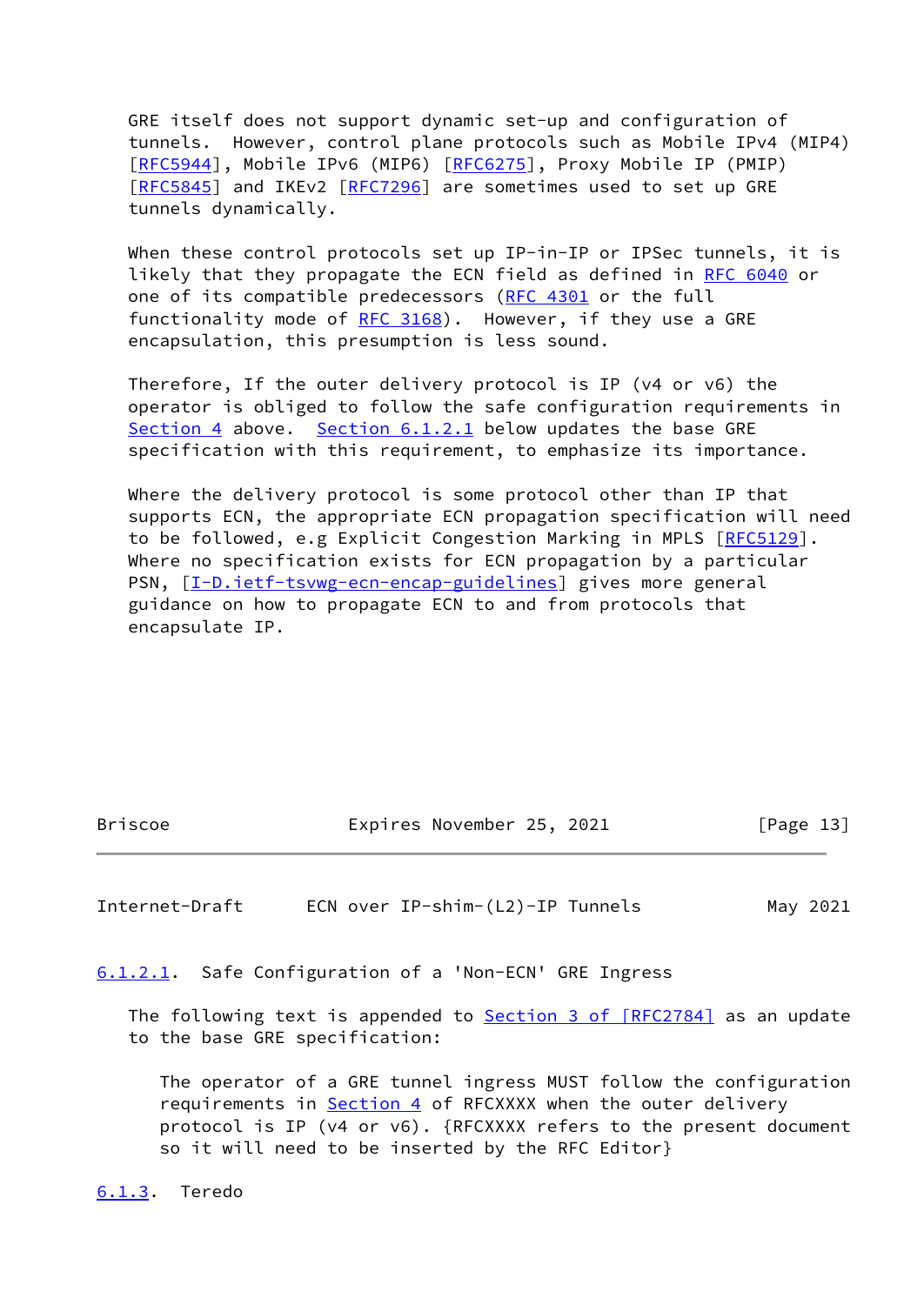Teredo [\[RFC4380](https://datatracker.ietf.org/doc/pdf/rfc4380)] provides a way to tunnel IPv6 over an IPv4 network, with a UDP-based shim header between the two.

 For Teredo tunnel endpoints to provide the benefits of ECN, the Teredo specification would have to be updated to include negotiation of the ECN capability between Teredo tunnel endpoints. Otherwise it would be unsafe for a Teredo tunnel ingress to copy the ECN field to the IPv6 outer.

 It is believed that current implementations do not support propagation of ECN, but that they do safely zero the ECN field in the outer IPv6 header. However the specification does not mention anything about this.

 To make existing Teredo deployments safe, it would be possible to add ECN capability negotiation to those that are subject to remote OS update. However, for those implementations not subject to remote OS update, it will not be feasible to require them to be configured correctly, because Teredo tunnel endpoints are generally deployed on hosts.

 Therefore, until ECN support is added to the specification of Teredo, the only feasible further safety precaution available here is to update the specification of Teredo implementations with the following text, as a new section 5.1.3:

"5.1.3 Safe 'Non-ECN' Teredo Encapsulation

 A Teredo tunnel ingress implementation that does not support ECN propagation as defined in [RFC 6040](https://datatracker.ietf.org/doc/pdf/rfc6040) or one of its compatible predecessors [\(RFC 4301](https://datatracker.ietf.org/doc/pdf/rfc4301) or the full functionality mode of [RFC 3168\)](https://datatracker.ietf.org/doc/pdf/rfc3168) MUST zero the ECN field in the outer IPv6 header."

| <b>Briscoe</b> | Expires November 25, 2021 |  | [Page 14] |  |
|----------------|---------------------------|--|-----------|--|
|                |                           |  |           |  |

<span id="page-15-1"></span>

| Internet-Draft | ECN over IP-shim-(L2)-IP Tunnels | May 2021 |
|----------------|----------------------------------|----------|
|----------------|----------------------------------|----------|

#### <span id="page-15-0"></span>[6.1.4](#page-15-0). AMT

 Automatic Multicast Tunneling (AMT [[RFC7450\]](https://datatracker.ietf.org/doc/pdf/rfc7450)) is a tightly coupled shim header that encapsulates an IP packet and is itself encapsulated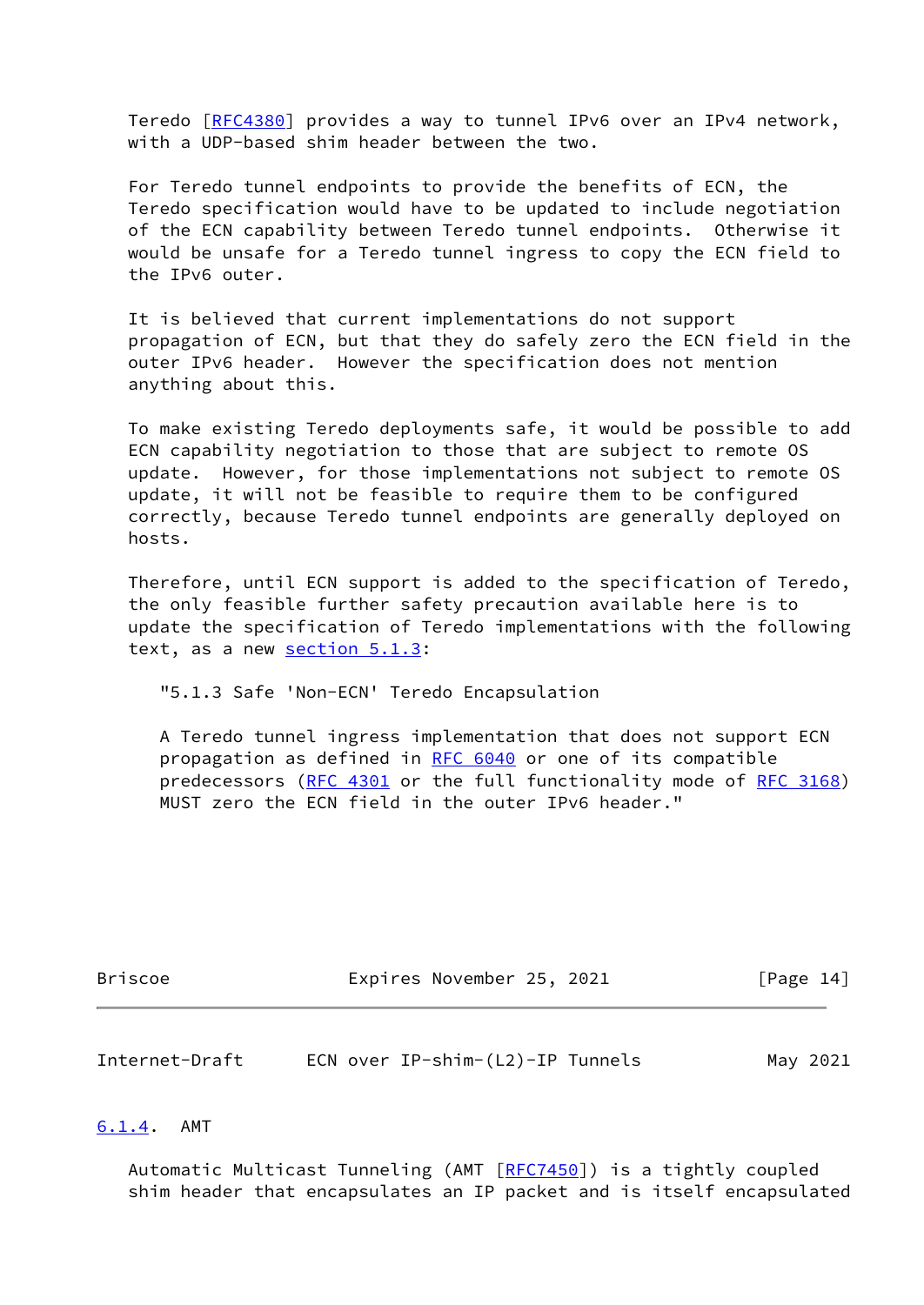within a UDP/IP datagram. Therefore AMT is within the scope of [RFC](https://datatracker.ietf.org/doc/pdf/rfc6040) [6040](https://datatracker.ietf.org/doc/pdf/rfc6040) as updated by **Section 3** above.

AMT tunnel endpoint maintainers are RECOMMENDED to support [[RFC6040\]](https://datatracker.ietf.org/doc/pdf/rfc6040) as updated by the present specification, in order to provide the benefits of ECN [\[RFC8087](https://datatracker.ietf.org/doc/pdf/rfc8087)] whenever a node within an AMT tunnel becomes the bottleneck for an IP traffic flow tunnelled over AMT.

To comply with [RFC 6040,](https://datatracker.ietf.org/doc/pdf/rfc6040) an AMT relay and gateway will follow the rules for propagation of the ECN field at ingress and egress respectively, as described in Section [4 of RFC 6040](https://datatracker.ietf.org/doc/pdf/rfc6040#section-4) [\[RFC6040](https://datatracker.ietf.org/doc/pdf/rfc6040)].

Before encapsulating any data packets, [RFC 6040](https://datatracker.ietf.org/doc/pdf/rfc6040) requires an ingress AMT relay to check that the egress AMT gateway supports ECN propagation as defined in [RFC 6040](https://datatracker.ietf.org/doc/pdf/rfc6040) or one of its compatible predecessors [\(RFC 4301](https://datatracker.ietf.org/doc/pdf/rfc4301) or the full functionality mode of [RFC 3168](https://datatracker.ietf.org/doc/pdf/rfc3168)). If the egress gateway supports ECN, the ingress relay can use the normal mode of encapsulation (copying the IP ECN field from inner to outer). Otherwise, the ingress relay has to use compatibility mode, which means it has to clear the outer ECN field to zero [\[RFC6040](https://datatracker.ietf.org/doc/pdf/rfc6040)].

 An AMT tunnel is created dynamically (not manually), so the relay will need to determine the remote gateway's support for ECN using the ECN capability declaration defined in **Section 6.1.4.2** below.

<span id="page-16-1"></span>[6.1.4.1](#page-16-1). Safe Configuration of a 'Non-ECN' Ingress AMT Relay

The following text is appended to **Section 4.2.2 of [RFC7450]** as an update to the AMT specification:

The operator of an AMT relay that does not support [RFC 6040](https://datatracker.ietf.org/doc/pdf/rfc6040) or one of its compatible predecessors ([RFC 4301](https://datatracker.ietf.org/doc/pdf/rfc4301) or the full functionality mode of [RFC 3168\)](https://datatracker.ietf.org/doc/pdf/rfc3168) MUST follow the configuration requirements in [Section 4](#page-5-0) of RFCXXXX to ensure it clears the outer IP ECN field to zero. {RFCXXXX refers to the present document so it will need to be inserted by the RFC Editor}

<span id="page-16-0"></span>[6.1.4.2](#page-16-0). ECN Capability Declaration of an AMT Gateway

Briscoe **Expires November 25, 2021** [Page 15]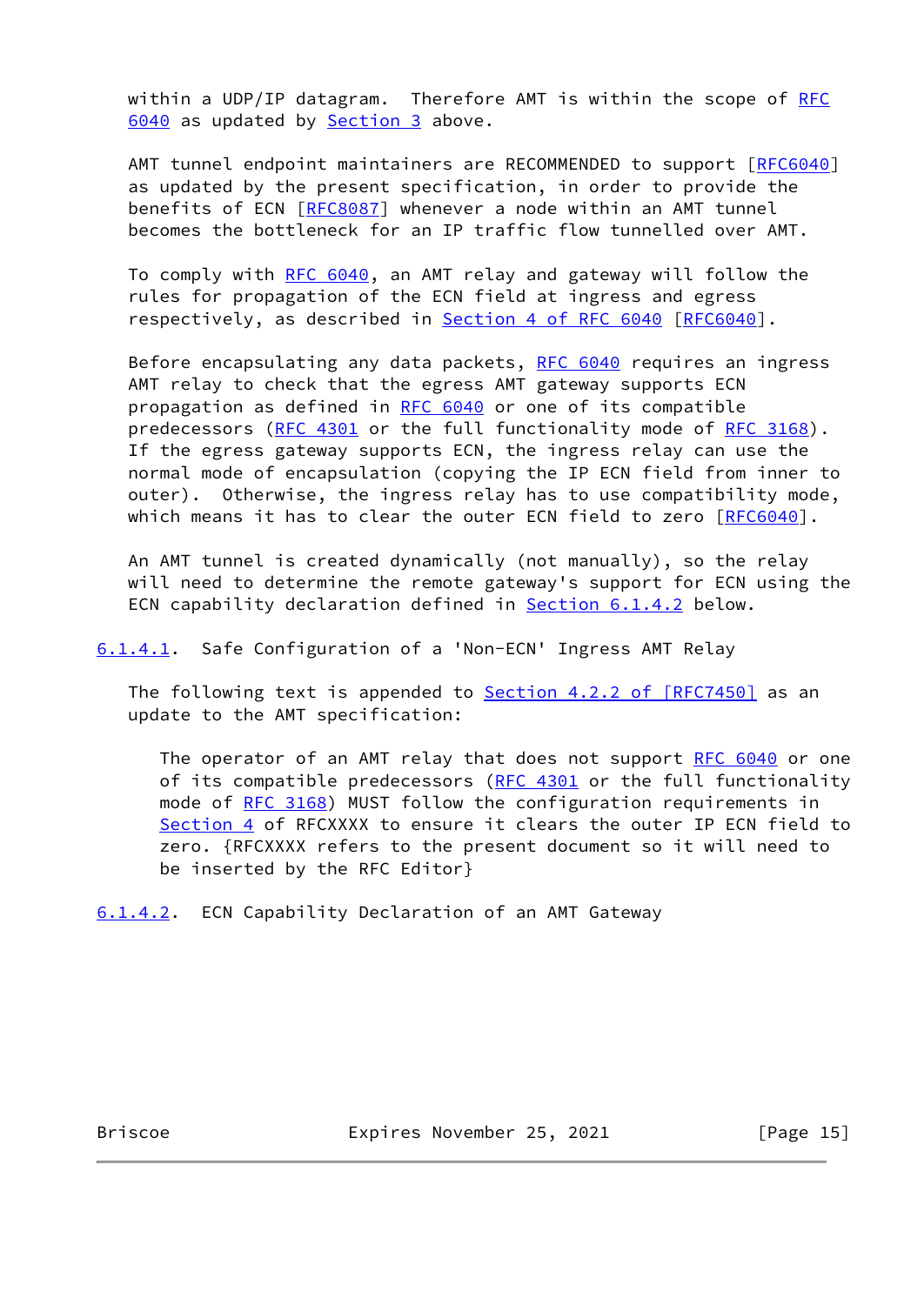| 0 1 2 3 4 5 6 7 8 9 0 1 2 3 4 5 6 7 8 9 0 1 2 3 4 5 6 7 8 9 0 1 |  |  |  |  |  |               |  |  |  |  |  |          |  |  |  |
|-----------------------------------------------------------------|--|--|--|--|--|---------------|--|--|--|--|--|----------|--|--|--|
|                                                                 |  |  |  |  |  |               |  |  |  |  |  |          |  |  |  |
| $V=0$  Type=3   Reserved $ E P $                                |  |  |  |  |  |               |  |  |  |  |  | Reserved |  |  |  |
|                                                                 |  |  |  |  |  |               |  |  |  |  |  |          |  |  |  |
|                                                                 |  |  |  |  |  | Request Nonce |  |  |  |  |  |          |  |  |  |
|                                                                 |  |  |  |  |  |               |  |  |  |  |  |          |  |  |  |

#### Figure 2: Updated AMT Request Message Format

 Bit 14 of the AMT Request Message counting from 0 (or bit 7 of the Reserved field counting from 1) is defined here as the AMT Gateway ECN Capability flag (E), as shown in Figure 2. The definitions of all other fields in the AMT Request Message are unchanged from [RFC](https://datatracker.ietf.org/doc/pdf/rfc7450) [7450](https://datatracker.ietf.org/doc/pdf/rfc7450).

When the E flag is set to 1, it indicates that the sender of the message supports [RFC 6040](https://datatracker.ietf.org/doc/pdf/rfc6040) ECN propagation. When it is cleared to zero, it indicates the sender of the message does not support [RFC](https://datatracker.ietf.org/doc/pdf/rfc6040) [6040](https://datatracker.ietf.org/doc/pdf/rfc6040) ECN propagation. An AMT gateway "that supports [RFC 6040](https://datatracker.ietf.org/doc/pdf/rfc6040) ECN propagation" means one that propagates the ECN field to the forwarded data packet based on the combination of arriving inner and outer ECN fields, as defined in Section [4 of RFC 6040.](https://datatracker.ietf.org/doc/pdf/rfc6040#section-4)

 The other bits of the Reserved field remain reserved. They will continue to be cleared to zero when sent and ignored when either received or forwarded, as specified in Section [5.1.3.3. of RFC 7450.](https://datatracker.ietf.org/doc/pdf/rfc7450#section-5.1.3.3)

An AMT gateway that does not support [RFC 6040](https://datatracker.ietf.org/doc/pdf/rfc6040) MUST NOT set the E flag of its Request Message to 1.

An AMT gateway that supports [RFC 6040](https://datatracker.ietf.org/doc/pdf/rfc6040) ECN propagation MUST set the E flag of its Relay Discovery Message to 1.

 The action of the corresponding AMT relay that receives a Request message with the E flag set to 1 depends on whether the relay itself supports [RFC 6040](https://datatracker.ietf.org/doc/pdf/rfc6040) ECN propagation:

o If the relay supports [RFC 6040](https://datatracker.ietf.org/doc/pdf/rfc6040) ECN propagation, it will store the ECN capability of the gateway along with its address. Then whenever it tunnels datagrams towards this gateway, it MUST use the normal mode of [RFC 6040](https://datatracker.ietf.org/doc/pdf/rfc6040) to propagate the ECN field when encapsulating datagrams (i.e. it copies the IP ECN field from inner to outer).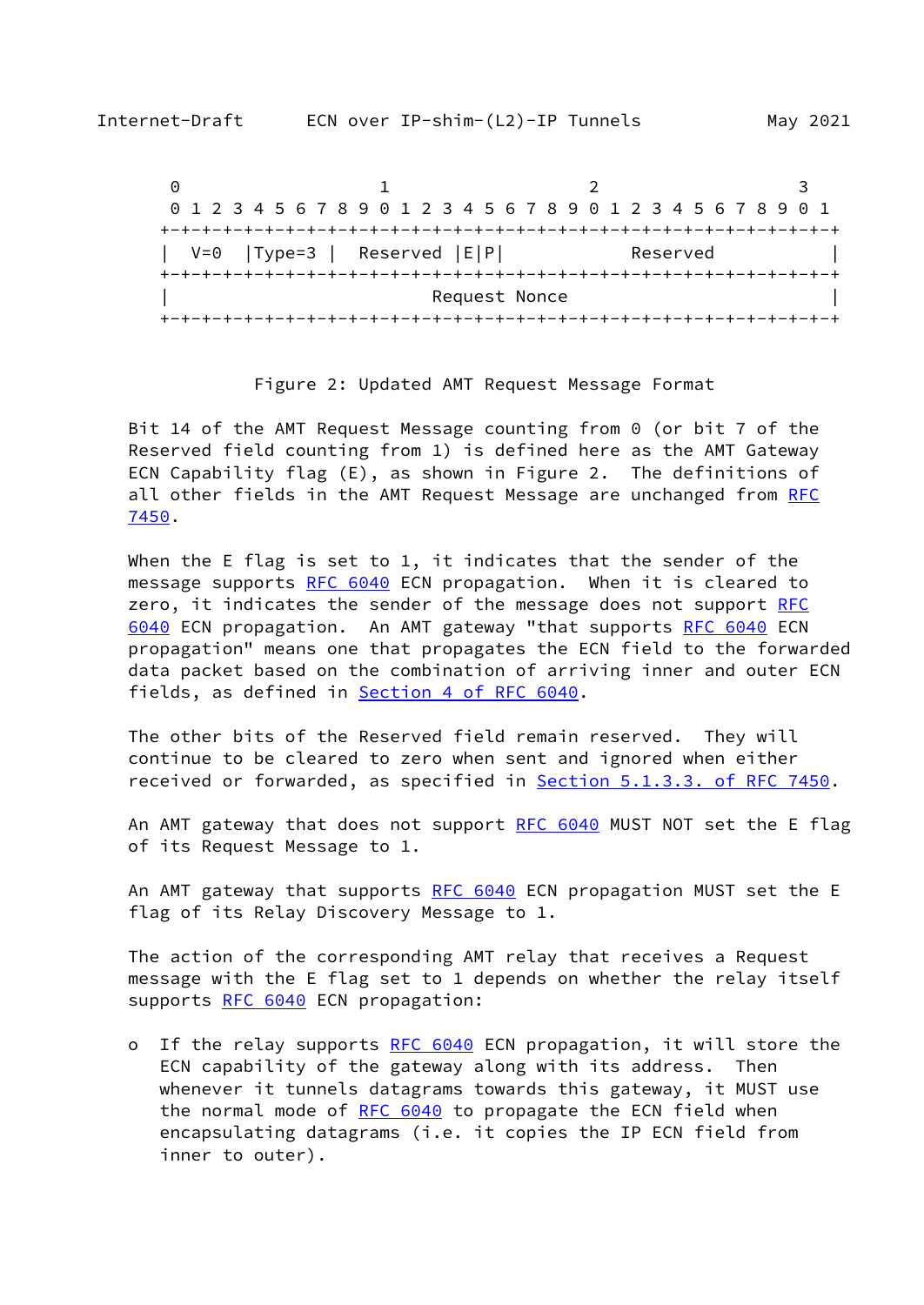<span id="page-18-1"></span>Internet-Draft ECN over IP-shim-(L2)-IP Tunnels May 2021

o If the discovered AMT relay does not support [RFC 6040](https://datatracker.ietf.org/doc/pdf/rfc6040) ECN propagation, it will ignore the E flag in the Reserved field, as per section [5.1.3.3. of RFC 7450.](https://datatracker.ietf.org/doc/pdf/rfc7450#section-5.1.3.3)

If the AMT relay does not support [RFC 6040](https://datatracker.ietf.org/doc/pdf/rfc6040) ECN propagation, the network operator is still expected to configure it to comply with the safety provisions set out in **Section 6.1.4.1** above.

<span id="page-18-0"></span>[7](#page-18-0). IANA Considerations

 IANA is requested to assign the following L2TP Control Message Attribute Value Pair:

|     | Attribute Type   Description   Reference |  |
|-----|------------------------------------------|--|
| 177 | ECN Capability   RFCXXXX                 |  |

 [TO BE REMOVED: This registration should take place at the following location: [https://www.iana.org/assignments/l2tp-parameters/l2tp](https://www.iana.org/assignments/l2tp-parameters/l2tp-parameters.xhtml) [parameters.xhtml](https://www.iana.org/assignments/l2tp-parameters/l2tp-parameters.xhtml) ]

<span id="page-18-2"></span>[8](#page-18-2). Security Considerations

The Security Considerations in [\[RFC6040](https://datatracker.ietf.org/doc/pdf/rfc6040)] and [\[I-D.ietf-tsvwg-ecn-encap-guidelines](#page-19-3)] apply equally to the scope defined for the present specification.

<span id="page-18-3"></span>[9](#page-18-3). Comments Solicited

 Comments and questions are encouraged and very welcome. They can be addressed to the IETF Transport Area working group mailing list <tsvwg@ietf.org>, and/or to the authors.

<span id="page-18-4"></span>[10.](#page-18-4) Acknowledgements

 Thanks to Ing-jyh (Inton) Tsang for initial discussions on the need for ECN propagation in L2TP and its applicability. Thanks also to Carlos Pignataro, Tom Herbert, Ignacio Goyret, Alia Atlas, Praveen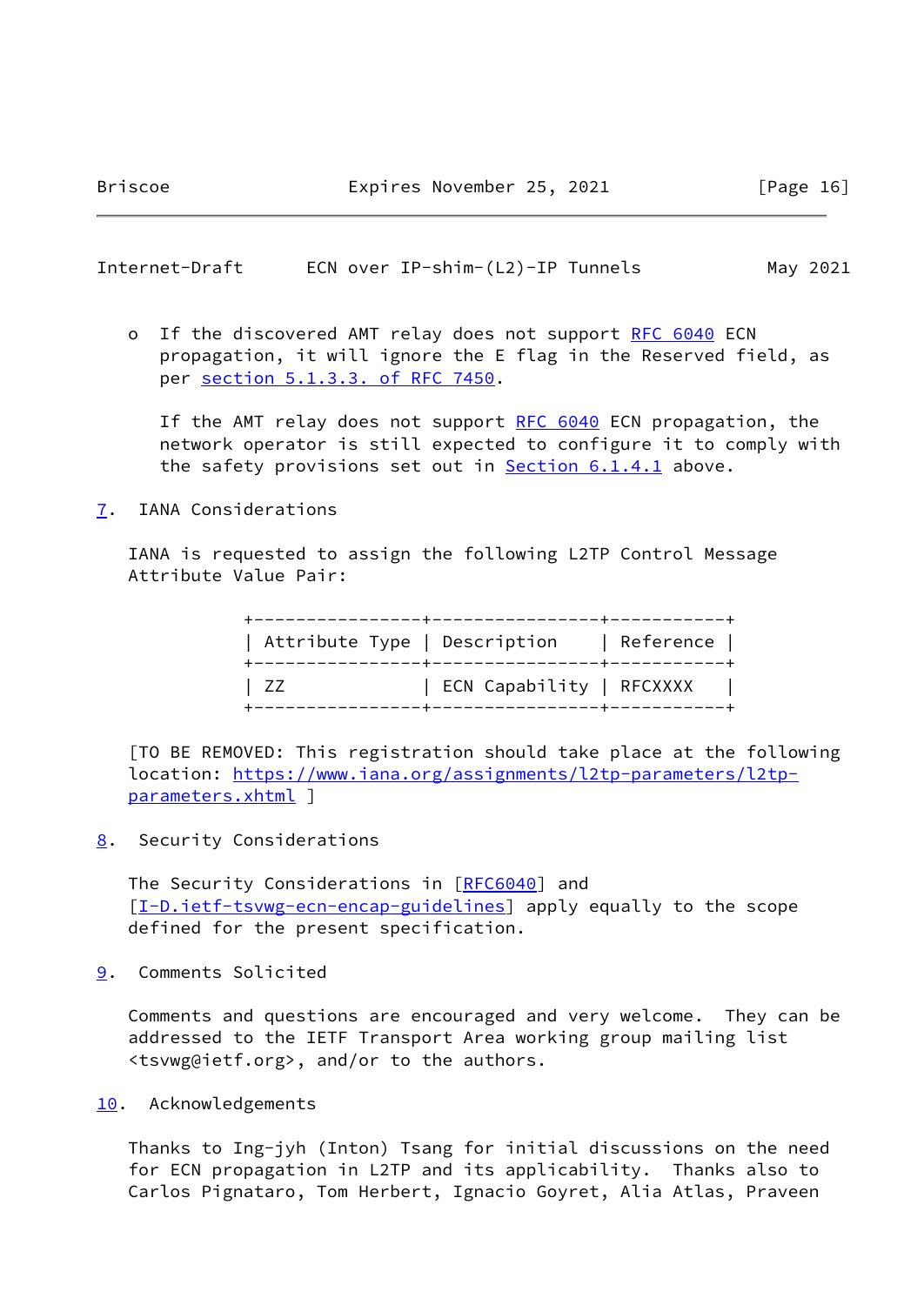Balasubramanian, Joe Touch, Mohamed Boucadair, David Black, Jake Holland and Sri Gundavelli for helpful advice and comments. "A Comparison of IPv6-over-IPv4 Tunnel Mechanisms" [\[RFC7059](https://datatracker.ietf.org/doc/pdf/rfc7059)] helped to identify a number of tunnelling protocols to include within the scope of this document.

Briscoe **Expires November 25, 2021** [Page 17]

<span id="page-19-1"></span>Internet-Draft ECN over IP-shim-(L2)-IP Tunnels May 2021

 Bob Briscoe was part-funded by the Research Council of Norway through the TimeIn project. The views expressed here are solely those of the authors.

- <span id="page-19-0"></span>[11.](#page-19-0) References
- <span id="page-19-2"></span>[11.1](#page-19-2). Normative References

<span id="page-19-3"></span> [I-D.ietf-tsvwg-ecn-encap-guidelines] Briscoe, B. and J. Kaippallimalil, "Guidelines for Adding Congestion Notification to Protocols that Encapsulate IP", [draft-ietf-tsvwg-ecn-encap-guidelines-15](https://datatracker.ietf.org/doc/pdf/draft-ietf-tsvwg-ecn-encap-guidelines-15) (work in progress), March 2021.

- [RFC2119] Bradner, S., "Key words for use in RFCs to Indicate Requirement Levels", [BCP 14](https://datatracker.ietf.org/doc/pdf/bcp14), [RFC 2119](https://datatracker.ietf.org/doc/pdf/rfc2119), DOI 10.17487/RFC2119, March 1997, <[https://www.rfc-editor.org/info/rfc2119>](https://www.rfc-editor.org/info/rfc2119).
- [RFC2474] Nichols, K., Blake, S., Baker, F., and D. Black, "Definition of the Differentiated Services Field (DS Field) in the IPv4 and IPv6 Headers", [RFC 2474](https://datatracker.ietf.org/doc/pdf/rfc2474), DOI 10.17487/RFC2474, December 1998, <[https://www.rfc-editor.org/info/rfc2474>](https://www.rfc-editor.org/info/rfc2474).
- [RFC2661] Townsley, W., Valencia, A., Rubens, A., Pall, G., Zorn, G., and B. Palter, "Layer Two Tunneling Protocol "L2TP"", [RFC 2661,](https://datatracker.ietf.org/doc/pdf/rfc2661) DOI 10.17487/RFC2661, August 1999, <[https://www.rfc-editor.org/info/rfc2661>](https://www.rfc-editor.org/info/rfc2661).
- [RFC2784] Farinacci, D., Li, T., Hanks, S., Meyer, D., and P. Traina, "Generic Routing Encapsulation (GRE)", [RFC 2784](https://datatracker.ietf.org/doc/pdf/rfc2784), DOI 10.17487/RFC2784, March 2000,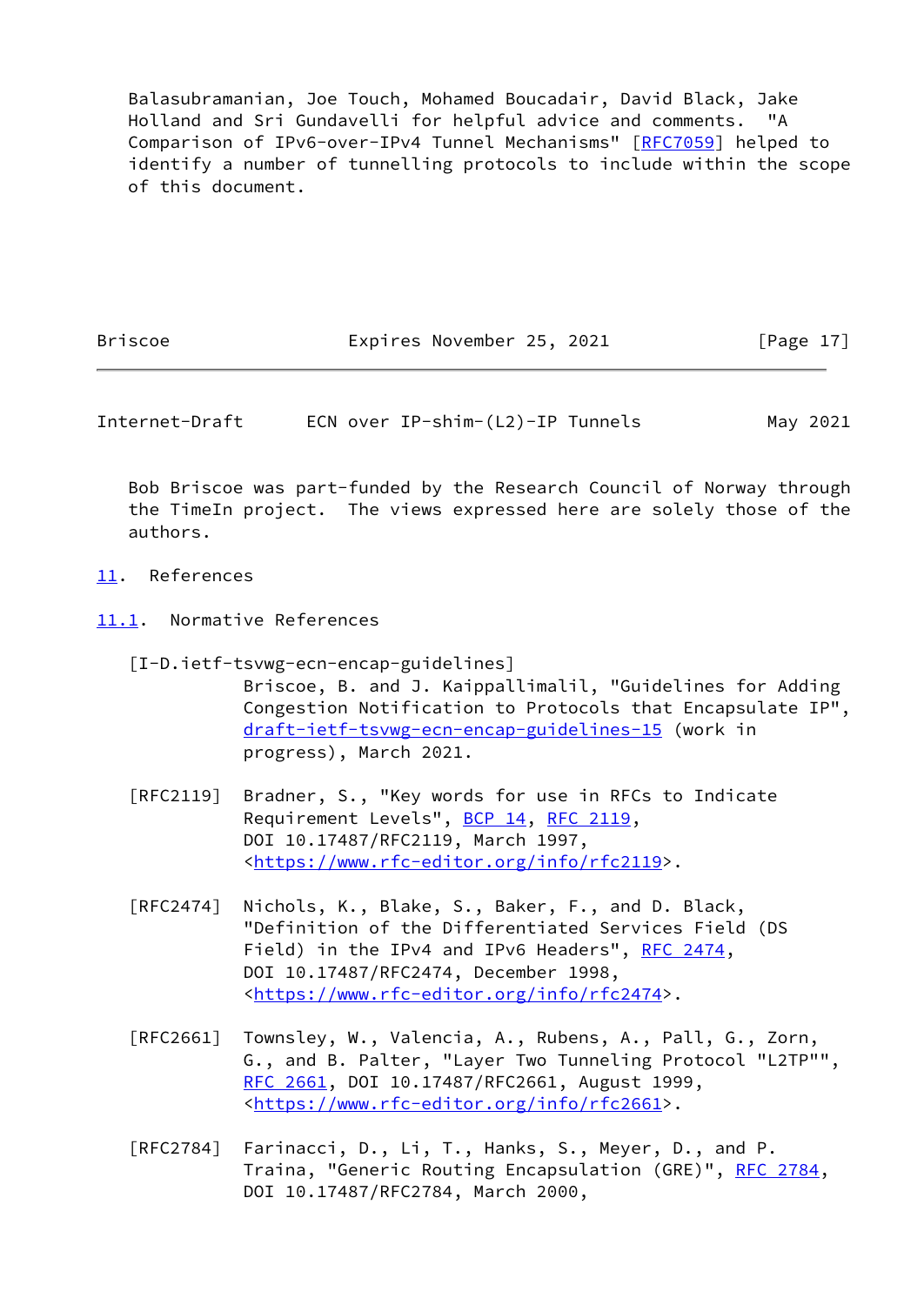<[https://www.rfc-editor.org/info/rfc2784>](https://www.rfc-editor.org/info/rfc2784).

- [RFC3168] Ramakrishnan, K., Floyd, S., and D. Black, "The Addition of Explicit Congestion Notification (ECN) to IP", [RFC 3168,](https://datatracker.ietf.org/doc/pdf/rfc3168) DOI 10.17487/RFC3168, September 2001, <[https://www.rfc-editor.org/info/rfc3168>](https://www.rfc-editor.org/info/rfc3168).
- [RFC3931] Lau, J., Ed., Townsley, M., Ed., and I. Goyret, Ed., "Layer Two Tunneling Protocol - Version 3 (L2TPv3)", [RFC 3931,](https://datatracker.ietf.org/doc/pdf/rfc3931) DOI 10.17487/RFC3931, March 2005, <[https://www.rfc-editor.org/info/rfc3931>](https://www.rfc-editor.org/info/rfc3931).
- [RFC4301] Kent, S. and K. Seo, "Security Architecture for the Internet Protocol", [RFC 4301,](https://datatracker.ietf.org/doc/pdf/rfc4301) DOI 10.17487/RFC4301, December 2005, <<https://www.rfc-editor.org/info/rfc4301>>.

| Briscoe<br>Expires November 25, 2021 | [Page 18] |
|--------------------------------------|-----------|
|--------------------------------------|-----------|

- <span id="page-20-1"></span>Internet-Draft ECN over IP-shim-(L2)-IP Tunnels May 2021
	- [RFC4380] Huitema, C., "Teredo: Tunneling IPv6 over UDP through Network Address Translations (NATs)", [RFC 4380](https://datatracker.ietf.org/doc/pdf/rfc4380), DOI 10.17487/RFC4380, February 2006, <[https://www.rfc-editor.org/info/rfc4380>](https://www.rfc-editor.org/info/rfc4380).
	- [RFC5129] Davie, B., Briscoe, B., and J. Tay, "Explicit Congestion Marking in MPLS", [RFC 5129](https://datatracker.ietf.org/doc/pdf/rfc5129), DOI 10.17487/RFC5129, January 2008, [<https://www.rfc-editor.org/info/rfc5129](https://www.rfc-editor.org/info/rfc5129)>.
	- [RFC6040] Briscoe, B., "Tunnelling of Explicit Congestion Notification", [RFC 6040](https://datatracker.ietf.org/doc/pdf/rfc6040), DOI 10.17487/RFC6040, November 2010, [<https://www.rfc-editor.org/info/rfc6040](https://www.rfc-editor.org/info/rfc6040)>.

<span id="page-20-0"></span>[11.2](#page-20-0). Informative References

- <span id="page-20-2"></span> [GTPv1] 3GPP, "GPRS Tunnelling Protocol (GTP) across the Gn and Gp interface", Technical Specification TS 29.060.
- <span id="page-20-3"></span> [GTPv1-U] 3GPP, "General Packet Radio System (GPRS) Tunnelling Protocol User Plane (GTPv1-U)", Technical Specification TS 29.281.
- <span id="page-20-4"></span> [GTPv2-C] 3GPP, "Evolved General Packet Radio Service (GPRS) Tunnelling Protocol for Control plane (GTPv2-C)", Technical Specification TS 29.274.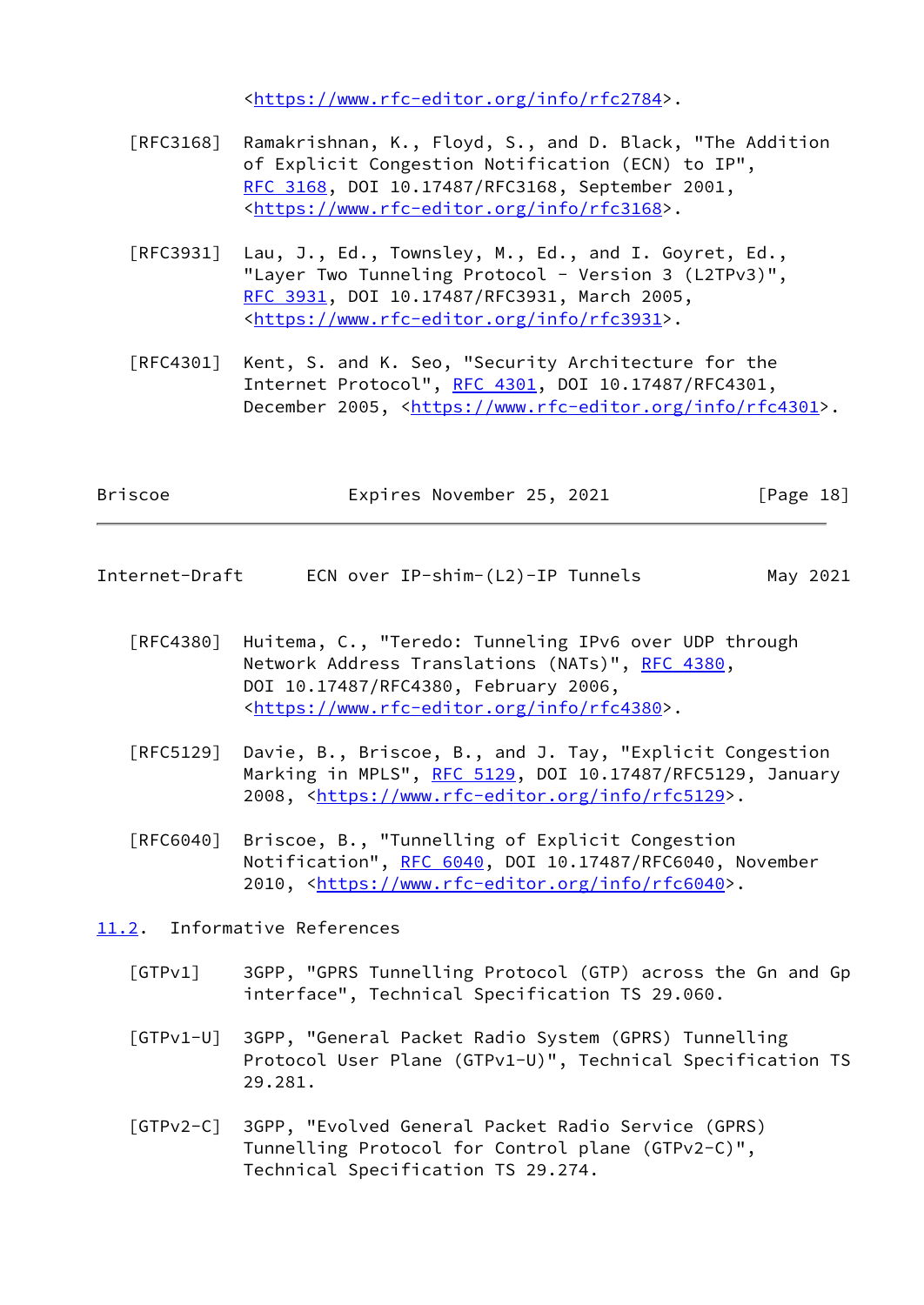<span id="page-21-2"></span><span id="page-21-1"></span><span id="page-21-0"></span> [I-D.ietf-intarea-gue] Herbert, T., Yong, L., and O. Zia, "Generic UDP Encapsulation", [draft-ietf-intarea-gue-09](https://datatracker.ietf.org/doc/pdf/draft-ietf-intarea-gue-09) (work in progress), October 2019. [I-D.ietf-intarea-tunnels] Touch, J. and M. Townsley, "IP Tunnels in the Internet Architecture", [draft-ietf-intarea-tunnels-10](https://datatracker.ietf.org/doc/pdf/draft-ietf-intarea-tunnels-10) (work in progress), September 2019. [I-D.ietf-nvo3-vxlan-gpe] (Editor), F. M., (editor), L. K., and U. E. (editor), "Generic Protocol Extension for VXLAN (VXLAN-GPE)", [draft](https://datatracker.ietf.org/doc/pdf/draft-ietf-nvo3-vxlan-gpe-11) [ietf-nvo3-vxlan-gpe-11](https://datatracker.ietf.org/doc/pdf/draft-ietf-nvo3-vxlan-gpe-11) (work in progress), March 2021. [I-D.ietf-sfc-nsh-ecn-support] Eastlake, D. E., Briscoe, B., Li, Y., Malis, A. G., and X. Wei, "Explicit Congestion Notification (ECN) and Congestion Feedback Using the Network Service Header (NSH) and IPFIX", [draft-ietf-sfc-nsh-ecn-support-05](https://datatracker.ietf.org/doc/pdf/draft-ietf-sfc-nsh-ecn-support-05) (work in progress), April 2021.

<span id="page-21-3"></span>

| Briscoe | Expires November 25, 2021 | [Page 19] |
|---------|---------------------------|-----------|
|         |                           |           |
|         |                           |           |

| Internet-Draft | ECN over IP-shim-(L2)-IP Tunnels | May 2021 |
|----------------|----------------------------------|----------|
|----------------|----------------------------------|----------|

- [RFC1701] Hanks, S., Li, T., Farinacci, D., and P. Traina, "Generic Routing Encapsulation (GRE)", [RFC 1701](https://datatracker.ietf.org/doc/pdf/rfc1701), DOI 10.17487/RFC1701, October 1994, <[https://www.rfc-editor.org/info/rfc1701>](https://www.rfc-editor.org/info/rfc1701).
- [RFC2637] Hamzeh, K., Pall, G., Verthein, W., Taarud, J., Little, W., and G. Zorn, "Point-to-Point Tunneling Protocol (PPTP)", [RFC 2637,](https://datatracker.ietf.org/doc/pdf/rfc2637) DOI 10.17487/RFC2637, July 1999, <[https://www.rfc-editor.org/info/rfc2637>](https://www.rfc-editor.org/info/rfc2637).
- [RFC2983] Black, D., "Differentiated Services and Tunnels", [RFC 2983,](https://datatracker.ietf.org/doc/pdf/rfc2983) DOI 10.17487/RFC2983, October 2000, <[https://www.rfc-editor.org/info/rfc2983>](https://www.rfc-editor.org/info/rfc2983).
- [RFC3260] Grossman, D., "New Terminology and Clarifications for Diffserv", [RFC 3260](https://datatracker.ietf.org/doc/pdf/rfc3260), DOI 10.17487/RFC3260, April 2002, <[https://www.rfc-editor.org/info/rfc3260>](https://www.rfc-editor.org/info/rfc3260).

[RFC3308] Calhoun, P., Luo, W., McPherson, D., and K. Peirce, "Layer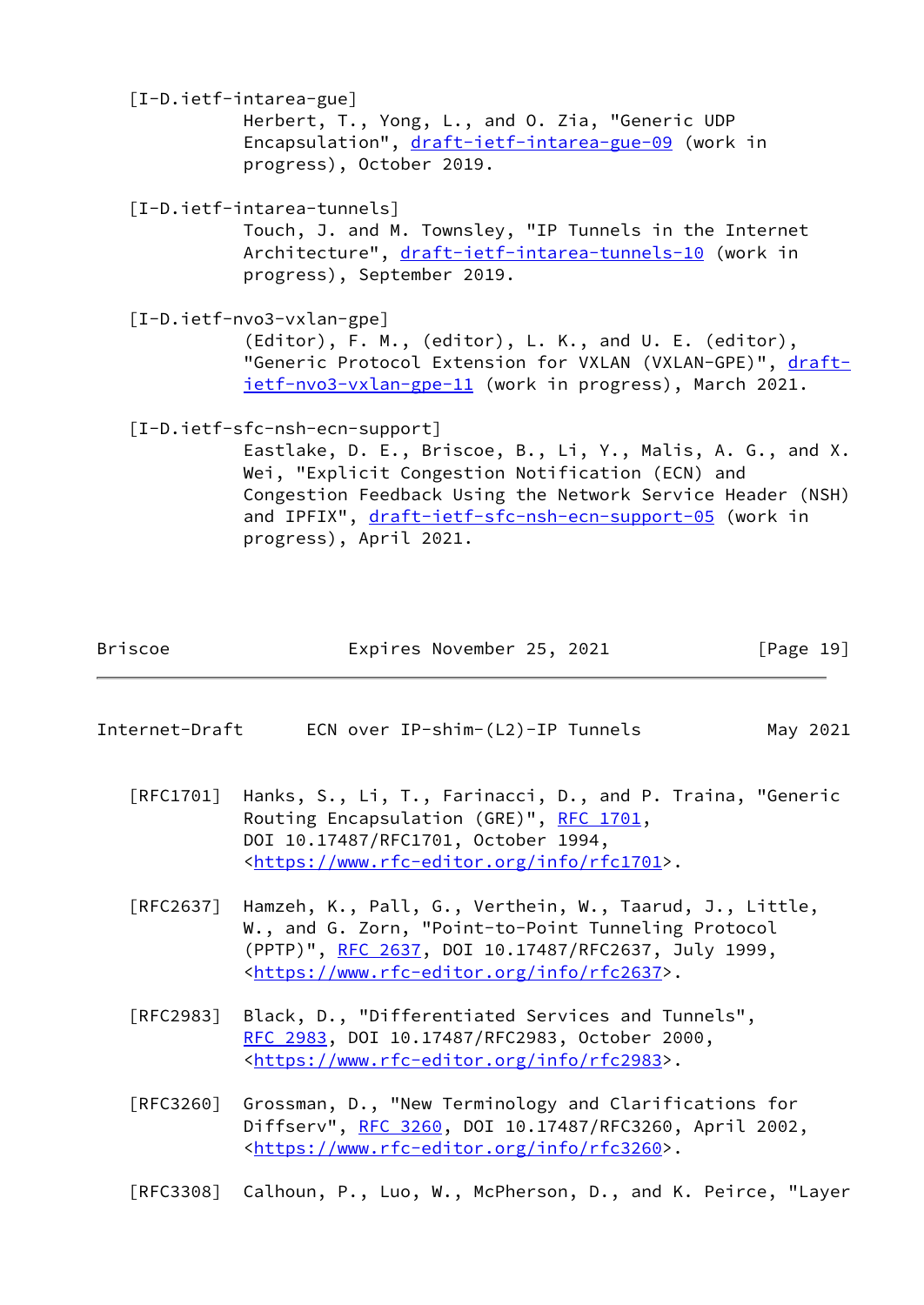Two Tunneling Protocol (L2TP) Differentiated Services Extension", [RFC 3308,](https://datatracker.ietf.org/doc/pdf/rfc3308) DOI 10.17487/RFC3308, November 2002, <[https://www.rfc-editor.org/info/rfc3308>](https://www.rfc-editor.org/info/rfc3308).

- [RFC5415] Calhoun, P., Ed., Montemurro, M., Ed., and D. Stanley, Ed., "Control And Provisioning of Wireless Access Points (CAPWAP) Protocol Specification", [RFC 5415](https://datatracker.ietf.org/doc/pdf/rfc5415), DOI 10.17487/RFC5415, March 2009, <[https://www.rfc-editor.org/info/rfc5415>](https://www.rfc-editor.org/info/rfc5415).
- [RFC5845] Muhanna, A., Khalil, M., Gundavelli, S., and K. Leung, "Generic Routing Encapsulation (GRE) Key Option for Proxy Mobile IPv6", [RFC 5845](https://datatracker.ietf.org/doc/pdf/rfc5845), DOI 10.17487/RFC5845, June 2010, <[https://www.rfc-editor.org/info/rfc5845>](https://www.rfc-editor.org/info/rfc5845).
- [RFC5944] Perkins, C., Ed., "IP Mobility Support for IPv4, Revised", [RFC 5944,](https://datatracker.ietf.org/doc/pdf/rfc5944) DOI 10.17487/RFC5944, November 2010, <[https://www.rfc-editor.org/info/rfc5944>](https://www.rfc-editor.org/info/rfc5944).
- [RFC6275] Perkins, C., Ed., Johnson, D., and J. Arkko, "Mobility Support in IPv6", [RFC 6275](https://datatracker.ietf.org/doc/pdf/rfc6275), DOI 10.17487/RFC6275, July 2011, [<https://www.rfc-editor.org/info/rfc6275](https://www.rfc-editor.org/info/rfc6275)>.
- [RFC6830] Farinacci, D., Fuller, V., Meyer, D., and D. Lewis, "The Locator/ID Separation Protocol (LISP)", [RFC 6830,](https://datatracker.ietf.org/doc/pdf/rfc6830) DOI 10.17487/RFC6830, January 2013, <[https://www.rfc-editor.org/info/rfc6830>](https://www.rfc-editor.org/info/rfc6830).

| Briscoe | Expires November 25, 2021 | [Page 20] |
|---------|---------------------------|-----------|
|---------|---------------------------|-----------|

- Internet-Draft ECN over IP-shim-(L2)-IP Tunnels May 2021
	- [RFC7059] Steffann, S., van Beijnum, I., and R. van Rein, "A Comparison of IPv6-over-IPv4 Tunnel Mechanisms", [RFC 7059,](https://datatracker.ietf.org/doc/pdf/rfc7059) DOI 10.17487/RFC7059, November 2013, <[https://www.rfc-editor.org/info/rfc7059>](https://www.rfc-editor.org/info/rfc7059).
	- [RFC7296] Kaufman, C., Hoffman, P., Nir, Y., Eronen, P., and T. Kivinen, "Internet Key Exchange Protocol Version 2 (IKEv2)", STD 79, [RFC 7296](https://datatracker.ietf.org/doc/pdf/rfc7296), DOI 10.17487/RFC7296, October 2014, [<https://www.rfc-editor.org/info/rfc7296](https://www.rfc-editor.org/info/rfc7296)>.
	- [RFC7348] Mahalingam, M., Dutt, D., Duda, K., Agarwal, P., Kreeger, L., Sridhar, T., Bursell, M., and C. Wright, "Virtual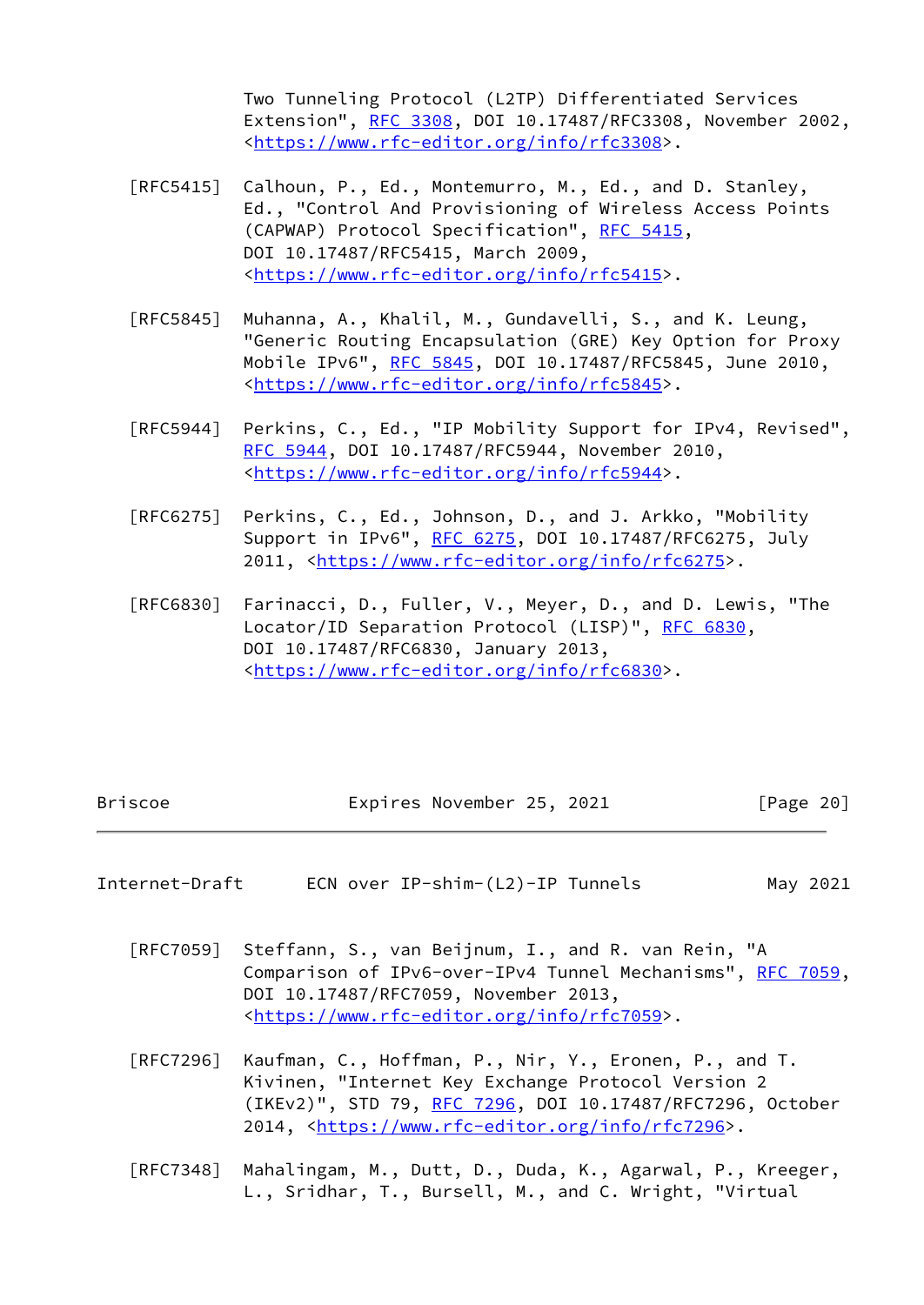eXtensible Local Area Network (VXLAN): A Framework for Overlaying Virtualized Layer 2 Networks over Layer 3 Networks", [RFC 7348](https://datatracker.ietf.org/doc/pdf/rfc7348), DOI 10.17487/RFC7348, August 2014, <[https://www.rfc-editor.org/info/rfc7348>](https://www.rfc-editor.org/info/rfc7348).

- [RFC7450] Bumgardner, G., "Automatic Multicast Tunneling", [RFC 7450,](https://datatracker.ietf.org/doc/pdf/rfc7450) DOI 10.17487/RFC7450, February 2015, <[https://www.rfc-editor.org/info/rfc7450>](https://www.rfc-editor.org/info/rfc7450).
- [RFC7637] Garg, P., Ed. and Y. Wang, Ed., "NVGRE: Network Virtualization Using Generic Routing Encapsulation", [RFC 7637,](https://datatracker.ietf.org/doc/pdf/rfc7637) DOI 10.17487/RFC7637, September 2015, <[https://www.rfc-editor.org/info/rfc7637>](https://www.rfc-editor.org/info/rfc7637).
- [RFC7665] Halpern, J., Ed. and C. Pignataro, Ed., "Service Function Chaining (SFC) Architecture", [RFC 7665](https://datatracker.ietf.org/doc/pdf/rfc7665), DOI 10.17487/RFC7665, October 2015, <[https://www.rfc-editor.org/info/rfc7665>](https://www.rfc-editor.org/info/rfc7665).
- [RFC8085] Eggert, L., Fairhurst, G., and G. Shepherd, "UDP Usage Guidelines", [BCP 145](https://datatracker.ietf.org/doc/pdf/bcp145), [RFC 8085](https://datatracker.ietf.org/doc/pdf/rfc8085), DOI 10.17487/RFC8085, March 2017, [<https://www.rfc-editor.org/info/rfc8085](https://www.rfc-editor.org/info/rfc8085)>.
- [RFC8087] Fairhurst, G. and M. Welzl, "The Benefits of Using Explicit Congestion Notification (ECN)", [RFC 8087,](https://datatracker.ietf.org/doc/pdf/rfc8087) DOI 10.17487/RFC8087, March 2017, <[https://www.rfc-editor.org/info/rfc8087>](https://www.rfc-editor.org/info/rfc8087).
- [RFC8159] Konstantynowicz, M., Ed., Heron, G., Ed., Schatzmayr, R., and W. Henderickx, "Keyed IPv6 Tunnel", [RFC 8159,](https://datatracker.ietf.org/doc/pdf/rfc8159) DOI 10.17487/RFC8159, May 2017, <[https://www.rfc-editor.org/info/rfc8159>](https://www.rfc-editor.org/info/rfc8159).
- [RFC8229] Pauly, T., Touati, S., and R. Mantha, "TCP Encapsulation of IKE and IPsec Packets", [RFC 8229](https://datatracker.ietf.org/doc/pdf/rfc8229), DOI 10.17487/RFC8229, August 2017, [<https://www.rfc-editor.org/info/rfc8229](https://www.rfc-editor.org/info/rfc8229)>.

| <b>Briscoe</b> | Expires November 25, 2021 |  | [Page 21] |
|----------------|---------------------------|--|-----------|
|----------------|---------------------------|--|-----------|

- <span id="page-23-0"></span>Internet-Draft ECN over IP-shim-(L2)-IP Tunnels May 2021
	- [RFC8300] Quinn, P., Ed., Elzur, U., Ed., and C. Pignataro, Ed., "Network Service Header (NSH)", [RFC 8300,](https://datatracker.ietf.org/doc/pdf/rfc8300) DOI 10.17487/RFC8300, January 2018, <[https://www.rfc-editor.org/info/rfc8300>](https://www.rfc-editor.org/info/rfc8300).